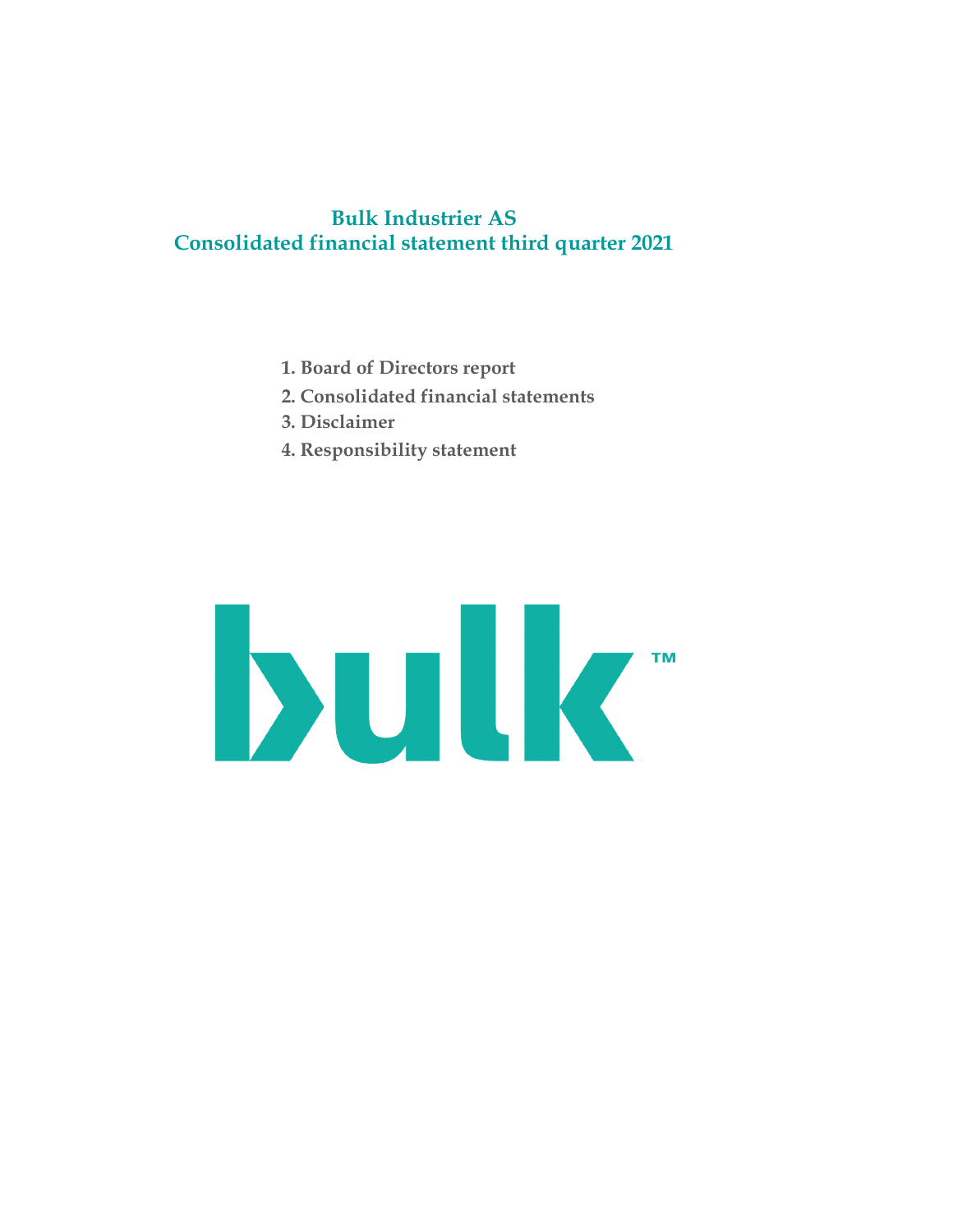# **Bulk Industrier AS**

# **Board of Directors Report - third quarter 2021**

# Business description

Bulk Industrier AS is an industrial investment company primarily investing in real estate developments within warehousing, logistics, data centers and fiber infrastructure.

The subsidiary of Bulk Industrier AS, Bulk Infrastructure Holding AS, is a leading provider of sustainable digital infrastructure in the Nordics. Bulk is an industrial investor, developer and operator of industrial real estate, data centers and dark fiber networks. Bulk believes in the value creation opportunity of enabling our digital society to be fully sustainable. Hence the vision: Racing to bring sustainable infrastructure to a global audience.

As part of the announcements made by Bulk Industrier AS on 28 June 2021 and 6 July 2021 regarding the reorganization of Bulk Industrier AS, the Board approved a name change to Green Keeper AS on 24 September 2021. The Group reorganization will be finalized in Q4 2021. The change will not have any negative tax or financial implications. The majority of the business will continue in a new company under the same name, Bulk Industrier AS. As such, the Board will carry on with the name for the purpose of the interim consolidated financial statements of the third quarter 2021.

# Our three Business Areas

**Bulk Industrial Real Estate** is a Nordic real estate developer, specializing in industrial buildings, large modern warehouses, cross-dock terminals and logistics parks. The business area was established in 2006 and has developed and delivered to customers more than 416,965 m² of high quality, flexible and energy efficient facilities. As of September 30, 2021, additional 27,066 m² are under construction and ready to be handed over during 2021.

**Bulk Data Centers** is an industrial developer and operator of data centers and data center services across the Nordics. Bulk has a portfolio of assets, capabilities, and partners to serve any data center customer requirement in a fast, secure, cost efficient and sustainable way. We operate scalable facilities, we continue to add new sites to our portfolio, and we have access to strategically located land. We have in-house expertise in data center design, engineering and operations that combined with our industrial real estate development experience and dark fiber network deployments allow us to shape the full value chain of the data processing infrastructure. We can serve customers in dedicated hyperscale facilities and customers in need of server racks in a Colo environment.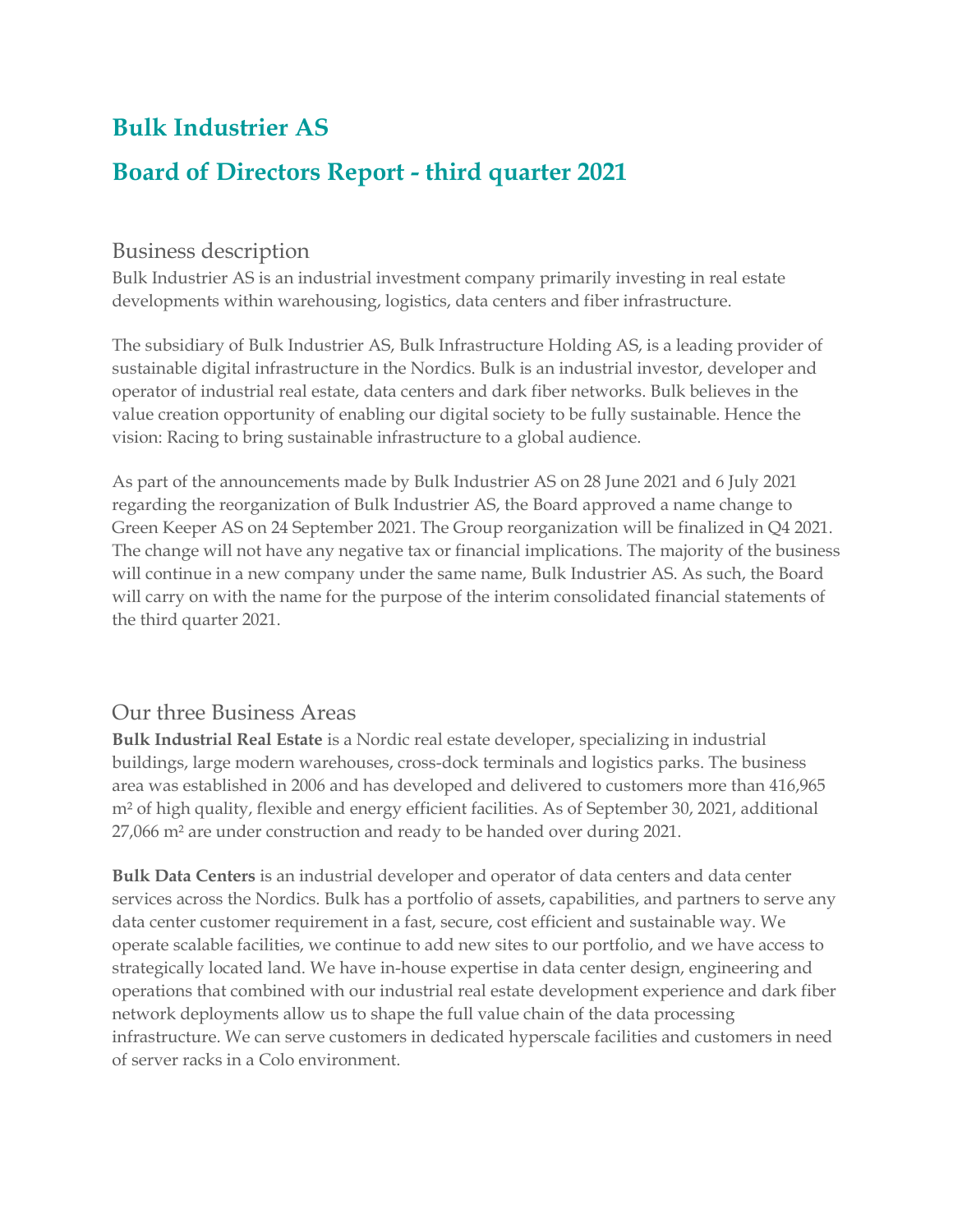**Bulk Fiber Networks** owns and controls dark fiber infrastructure with the purpose of enabling the Nordics for large scale data processing. Our fiber infrastructure is modern with high capacity including both subsea and terrestrial systems. We offer dark fiber, telehousing, cable landing facilities to carriers, large scale data center customers and others that want to produce bandwidth services on top of our infrastructure. Bulk considers itself as an infrastructure provider within fiber, being a partner rather than a competitor to traditional carriers. Bulk has available thousands of km of dark fiber, including both intercontinental, North European, and intra-Nordic infrastructure that connects main European markets as well as the US. We continue to explore new subsea and terrestrial fiber routes that could be strategic enablers for the data center growth in the Nordics.

# Investment criteria

- **Sustainability**: Target infrastructure opportunities that enable or deliver a fundamentally more sustainable global society
- **Critical Infrastructure:** Invest in infrastructure that is critical for the global, modern society
- **Long term perspective and Scalable:** Ability and willingness to invest with an industrial mindset with patience and focus on scalability from the start
- **Nordic:** Bulk Leverage the Nordic region's favorable business climate, sustainable power sources and political stability.

The Company believes its investment criteria will ensure sound investment decisions. The Company has a strong capital reallocation capability that makes it robust to fundamental changes in market dynamics.

The Company´s headquarter is in the city of Oslo in Norway.

# Q3 2021 in short

- Industrial Real Estate: The Group signed two new projects for a total of approximately 55,000 sqm during the third quarter 2021, both in shared ownership. The Group also signed contracts for acquisition of several plots with approximately 590,000 total gross sqm. Acquisition and utilization of plots are partly dependent of zoning.
- Data Centers: New contracts are signed on both fully owned data centers and the 50% owned OS-IX in Oslo during Q3 2021. Projects to significantly increase power capacity and prepare more land at N01 has been initiated, in addition to assessment of alternatives for reuse of heat from the data centers.
- Fiber Networks: The installation is completed for the wet section of the Havsil cable system between Norway and Denmark. New contracts have been signed during Q3 and there are now active customers on all segments of the Inter City Ring. In addition, the construction and installment of the additional three telehouses between Kristiansand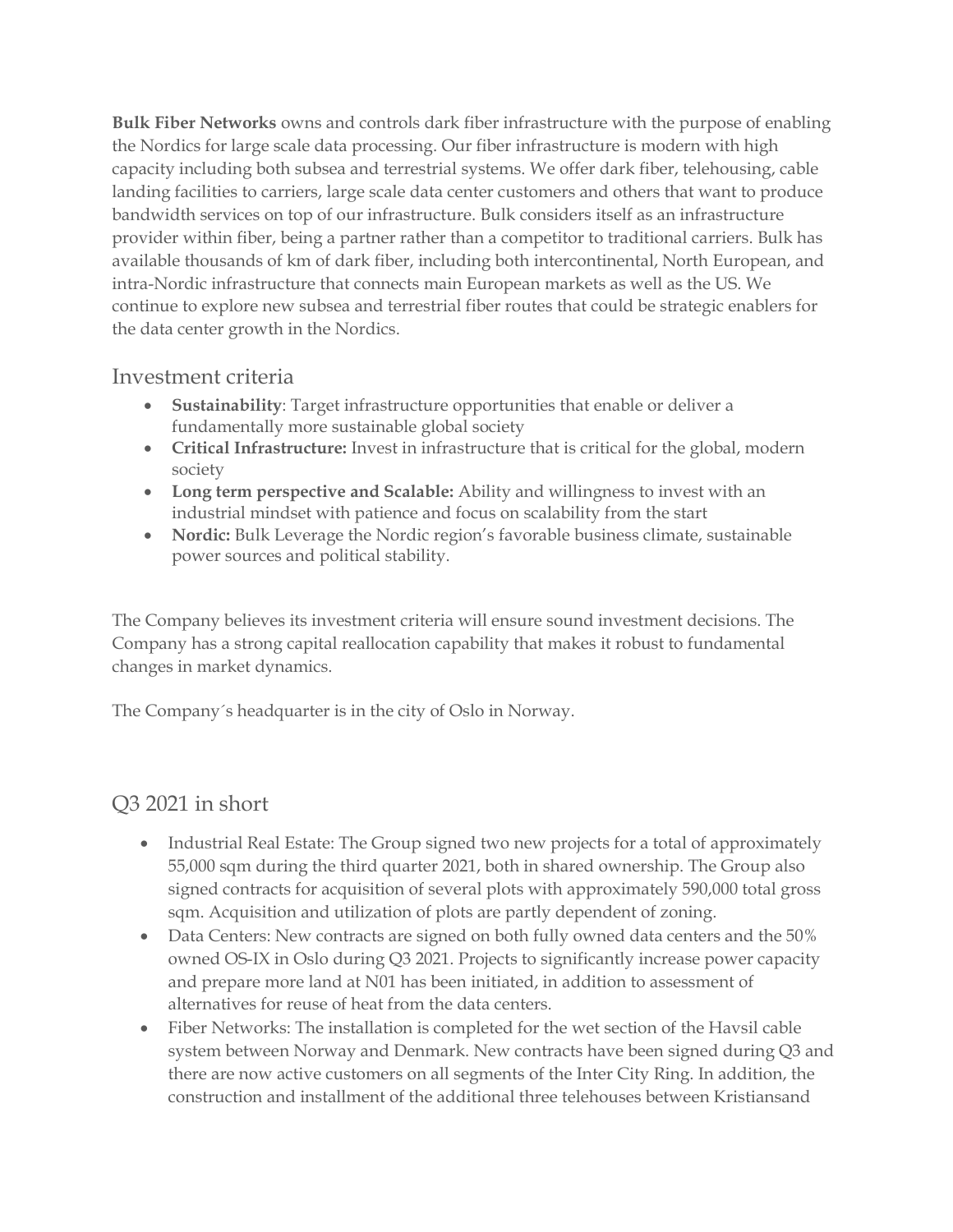and Stavanger have been initiated, and expected to be finalized during Q4, bringing the total of telehouses to twelve on the Inter City Ring.

- The Group has during Q3 strengthened the organization by onboarding new Executive Vice Presidents for all three individual business areas.
- The effects of the Coronavirus outbreak are still limited to the business. The three business segments are experiencing limited delays due to Covid-19. We do not expect Covid-19 to cause a significant long-term deterioration in economic conditions for the business.

# Report on the quarterly accounts

Total income for the Group was NOK 50.0 million for the third quarter compared to NOK 22.2 million last year. The increase is mainly due to newly acquired real estate and finalized construction projects contributing to increased rental income. NOK 28.4 million of total income is generated from Industrial Real Estate in the third quarter, compared to NOK 14.0 million last year. The Data Centers area generated a total income of NOK 19.7 million in the third quarter 2021, compared to NOK 8.9 million last year. In the Fiber Networks area, the income in the third quarter 2021 was NOK 1.6 million compared to NOK 0.3 million in the third quarter last year. The Group's operating profit was negative by NOK 7.3 million in the third quarter 2021 compared to negative NOK 40.5 million last year. The increase is mainly related to the positive impact from revenue, in addition to positive fair value change on investment property. The net profit for the third quarter was negative by NOK 33.0 million, an increase from NOK -70.2 million last year. The total comprehensive income for the third quarter ended at NOK -33.0 million compared to -53.5 million in the third quarter 2020. Other comprehensive income is mainly driven by foreign exchange differences in subsidiaries, of which the 2020 effect was extraordinary volatile due to changes in currency rates as an effect of Covid-19.

Cash and cash equivalents ended at NOK 667.6 million by the end of the third quarter 2021, up from NOK 573.3 million at year-end 2020. The cash position has been strengthened through a NOK 500 million capital increase in Bulk Infrastructure Holding in July 2021. The equity ratio ended at 34,8 % at the end of the third quarter 2021, up from 27,3 % at year-end 2020 mainly due to the share issue in Bulk Infrastructure Holding AS in July. Mortgage debt increased by NOK 258.9 million during the first three quarters of 2021, of which the long-term portion of debt increased by NOK 428.2 million and the short-term portion decreased by NOK 169.3 million. The decrease is short-term debt is due to renegotiation of bank loans due within the next year. The net increase is mainly due to the acquisition of an existing logistics property in Q2 2021 with a corresponding bank loan. Current liabilities decreased by NOK 266.3 million from year-end 2020 to September 2021. The decrease is mainly due to the reclassification of short-term debt and fluctuation in trade payables related to investments within all business areas. Inventory related to property under development increased by NOK 136.1 million, up from 19.6 million at year-end 2020. The increase is driven by reclassifications from investment property related to projects for sale and capital expenditure on existing projects.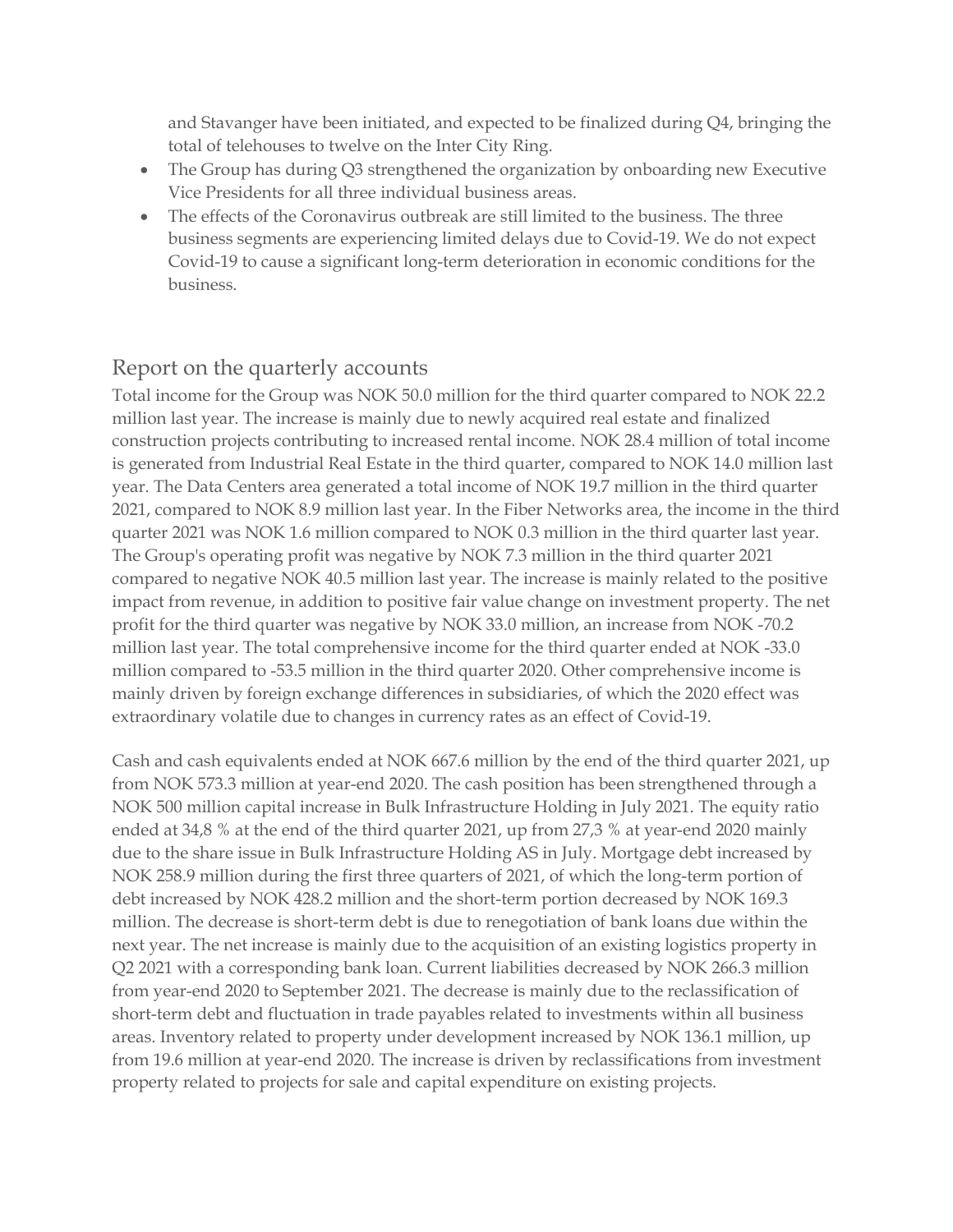The Group's financial position is strong.

Financial risk **The Group is exposed to these types of risk:** 

**Liquidity risk** - The Group intends to have sufficient liquidity to meet all its obligations, including the new investments that are ongoing. The Group intends to maintain a reasonable amount of liquidity to meet unforeseen obligations. The Group continuously monitors the liquidity and has a long-term liquidity forecast in place.

**Interest risk -** The Group has loans with a number of financial institutions, all with long-term repayment plans. The Group is exposed to changes in NIBOR interest rates and SWAP interest. The distribution of fixed and floating interest rates was 6/94 by the end of the period.

**Credit risk -** The Group's warehouse and distribution properties are characterized by high standards, good locations, long lease agreements and reliable tenants. There were no material credit losses as of September 30, 2021. The Group's tenants normally pay quarterly and in advance. The lease agreements usually require an additional form of collateral or security.

**Currency Exchange risk –** The Group is increasingly exposed to both cost and revenue in different currencies due to growth in international assets and customers. Processes and tools to manage these up and down-side risks are being developed in line with increased exposure.

# Market risk

**The transaction market for commercial properties -** Demand for commercial real estate in Norway is currently high. Particularly properties with long-term lease agreements and low rental fees are attractive.

**Rental Market for warehouses and logistic buildings -** The Group is exposed to the risk of changes in lease and rental prices in the market. The Group has several long-term lease agreements in place. The weighted average lease term for tenants has increased from 5.2 years last year to 5.8 years as of September 30, 2021. The lease agreements provide The Group with fixed and predictable revenues throughout the contract period. Most lease agreements are adjusted annually 100 % in line with the consumer price index. The rate of vacancy in the Group's properties is 3 % as of September 30, 2021. One of the newly acquired properties are currently under renovation and hence effects the vacancy rate.

**Demand for data center services and Fiber networks -** The macro drivers for large scale demand for digital Nordic infrastructure are healthy and suggest strong market growth long term. The timing of such large-scale demand asset by asset is difficult to predict and hence exposes The Group to short term uncertainty on capacity development and utilization. Risk is managed by strong focus on our time to market capability that allows for better matching of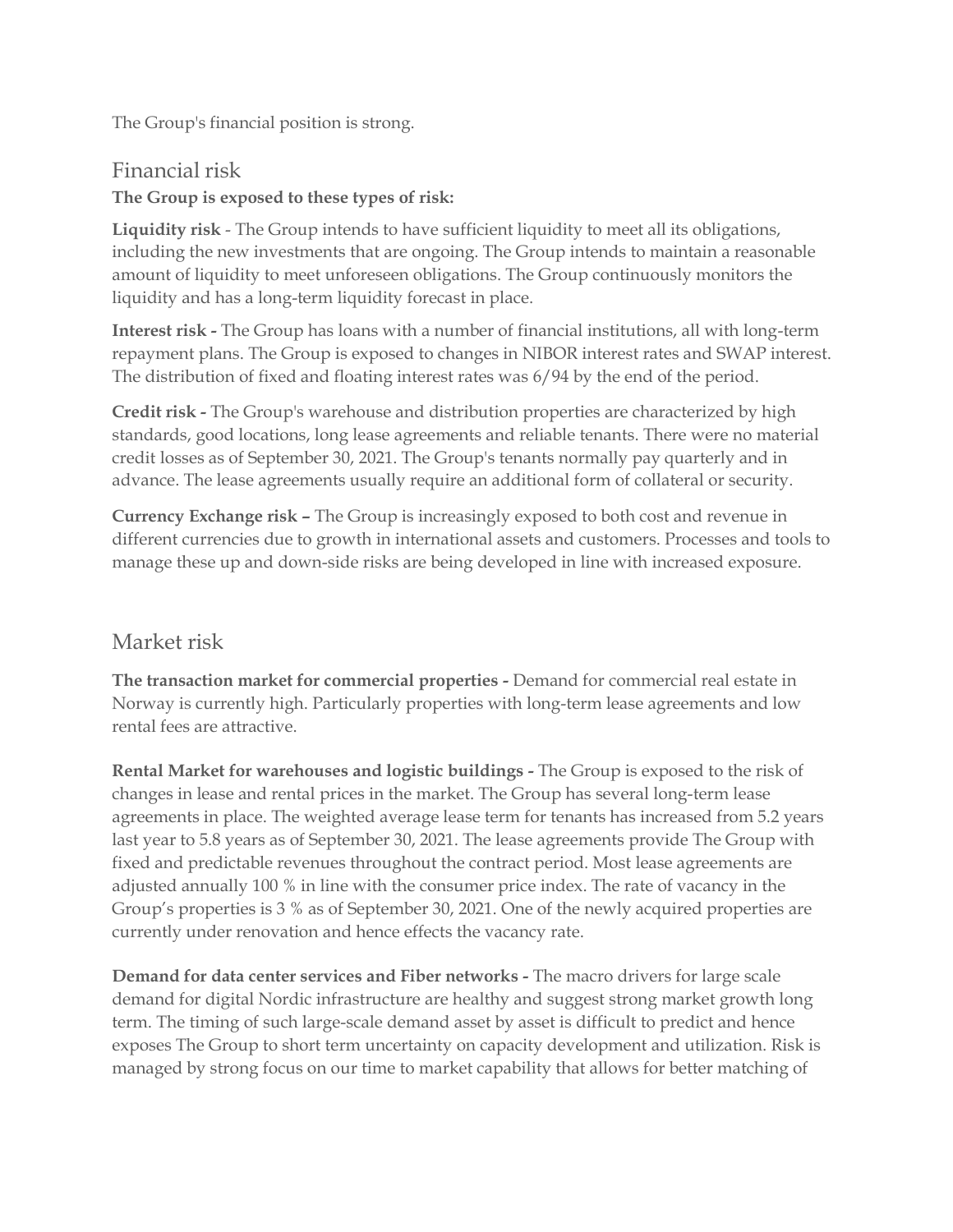capacity build-out and verified demand as well as discipline in build-up of fixed cost in early stages of new asset operations.

# Review and risk management

The Board of directors annually reviews the company's most important areas of risk exposure and the internal control arrangement in place for such areas. The review pay attention to any material shortcomings or weaknesses in the company's internal control and how risks are being managed.

In the audited consolidated financial statements for the year ended December 31, 2020, the Board of directors describes the main features of the company's internal control and risk management systems as they are connected to the company's financial reporting. This covers the control environment in the company, risk assessment, control activities and information, communication, and follow-up. The board of directors is obligated to ensure that it is updated on the company's financial situation and shall continually evaluate whether the company's equity and liquidity are adequate in relation to the risk from the company's activities and take immediate action if the company's equity or liquidity at any time is shown to be inadequate. The company's management focus on frequent and relevant reporting of both operational and financial matters to the Board of directors. The purpose is to ensure that the Board of directors has sufficient information for decision-making and is able to respond quickly to changing conditions. Board meetings are held frequently, and management reports are provided to the board as a minimum on a quarterly basis. Financial and operational performance is also discussed in separate sessions in the management team on a quarterly basis.

# Health, safety and environment

Bulk carried out an appraisal dialog in March and April 2021 focusing on the employee's performance and well-being. The dialog is an arena for discussing improvement points, and where the employee is encouraged to bring feedback to the company through the closest leader. As a result of the Coronavirus outbreak the majority of the employees have been partly working from home during the year with exception of critical operations personnel. There has been a fully functional Business Continuity team in place from March 2020. Furthermore, the employees have been offered home office equipment, such as extra screens and office chairs, to provide better working conditions. The Group also has a safety representative on each location followed by meetings together and with HR. There were no major accidents or injuries to the Group's personnel during the quarter.

Bulk has a vision to build sustainable infrastructure for a global audience. We respect the environment, people, and society as a whole. We pursue opportunities to contribute to global sustainable development at scale. We use our creative power to develop new high quality, reliable and clean solutions.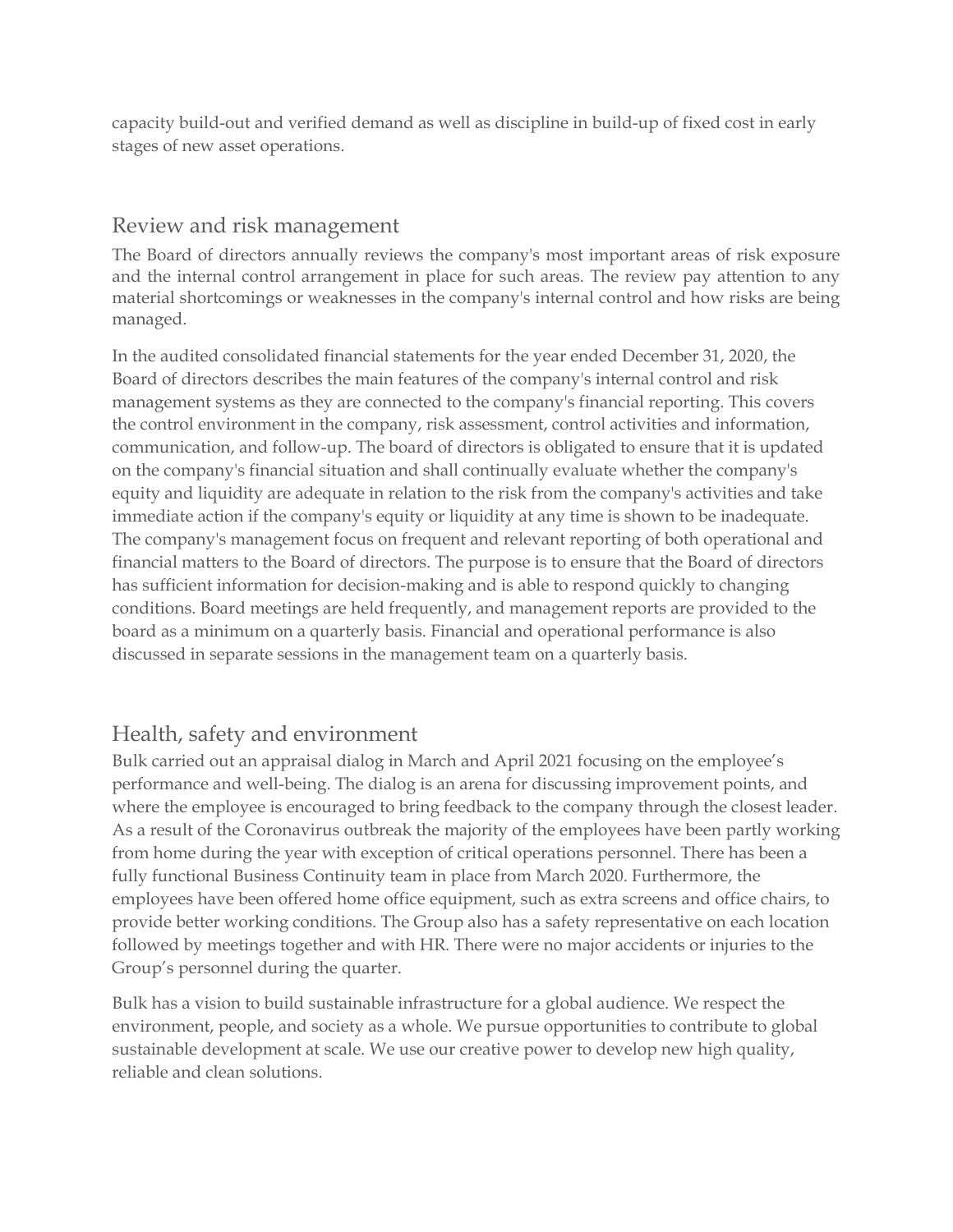Our Integrated Management System is used to soundly manage, secure, and continuously improve all work processes that affect Quality, Health, Safety and Environment. The use and follow up of our performance indicators, along with systematic risk management, helps us to build a stronger company that can handle larger and more complex business affecting larger stakeholder groups.

# Future development

**Industrial Real Estate -** The demand for new and modern industrial properties remains high and we expect continued healthy demand going forward. The Group has in the third quarter of 2021 signed new lease agreements of 55,000 sqm for new constructions. Total signings on new development projects as of September 2021 is 75,000 sqm. Bulk is also involved in zoning and development of new industrial real estate locations, both alone and in partnerships. The transaction market for commercial property in the Warehouse and Industrial real estate verticals has been strong and we expect that both low interest rates and the demand for goods bought online will continue to fuel market interest for our new build projects. On the back of earning a BREEAM-NOR "Very Good" rating for our development in Bulk Flexipark, Vestby as the first industrial building with this rating in Norway, we strengthen our efforts to remain the leading developer of sustainable solutions within industrial real estate and have now a project with solar panel on the same building.

**Data Centers –** The underlying demand for data processing and storage infrastructure is fueled by the global megatrend of digitization. The Nordic market for data center capacity is expected to grow significantly going forward. At the macro level, the expected growth is driven by the global increase in need for data processing. Cool climate, energy surplus, sustainable energy mix (zero-emission), low electricity prices and political stability represents a strong value proposition for the Nordic region, positioning the region for an increasing share of the global data center market. Bulk Infrastructure Group AS has, through fully and partly owned subsidiaries, improved their position for taking a substantial market share of this growth going forward with new capacity developed in 2020 and 2021, in addition to additional plots suitable for data center acquired in both Norway and Denmark. The combination of scalable data center assets at strategic locations in the Nordics and our capability to develop new sites with a short time to market, make Bulk a leading provider in the Nordics. The underlying recurring revenue growth across our asset portfolio is positive with new Nordic and International customers added during 2020 and 2021.

**Fiber networks –** The dark fiber market, including both subsea and terrestrial systems, is seeing strong growth fueled by the same megatrends as for data processing and storage (digitization). Bulk is well positioned as a leading provider of large capacity transport fiber, both going into the Nordics and within the Nordics. The Havfrue Cable System, the trans-Atlantic fiber route between US and the Nordics now has branches connected to the US, Norway and Denmark, while the Irish branch is still facing some delays. The Havsil Cable system, connecting Kristiansand and Esbjerg, was finalized for the wet section during Q3 2021. The first customer is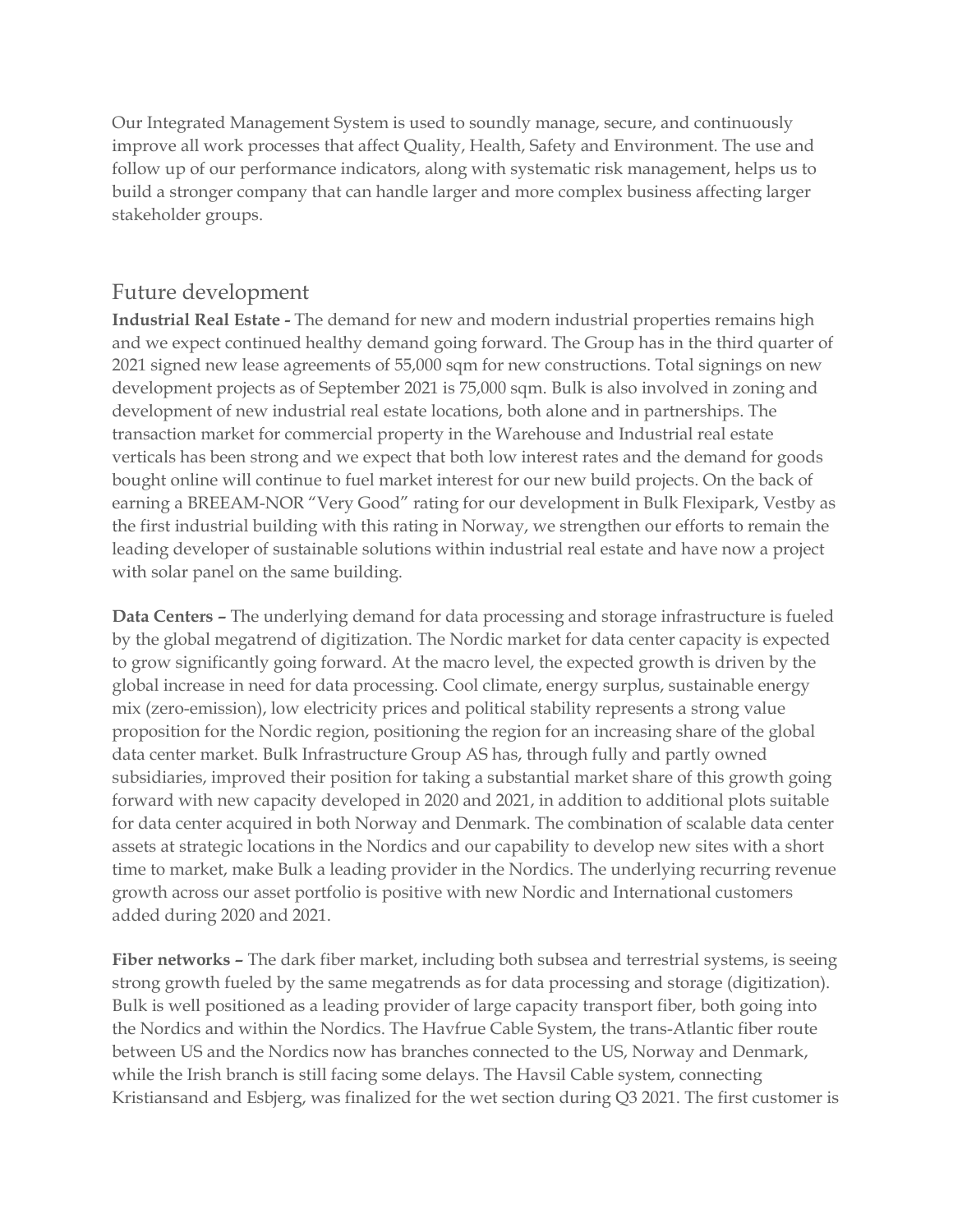already in place and the terrestrial section in Denmark will be finalized during Q4 2021. We continue to explore opportunities for initiating new fiber network developments that have strong revenue potential combined with being strategic enablers for the Nordic data center market.

## Subsequent events

Industrial Real Estate signed two new contracts for acquisition of plots in Q3 for approximately 590,000 gross sqm. Both plots need to be zoned and the acquisitions are expected to be closed partly in 2021 and partly in 2022.

The subsidiary of Bulk Industrier AS, Bulk Infrastructure Holding AS, is in the process of performing an equity issue of approximately NOK 300 million. The equity issue is targeted towards existing shareholders and related to the equity issue towards one of the shareholders in July 2021.

There are no other material subsequent events after the reporting period.

Oslo, November 3, 2021

The Board of Bulk Industrier AS

\_\_\_\_\_\_\_\_\_\_\_\_\_

Peder Nærbø Chairman of the board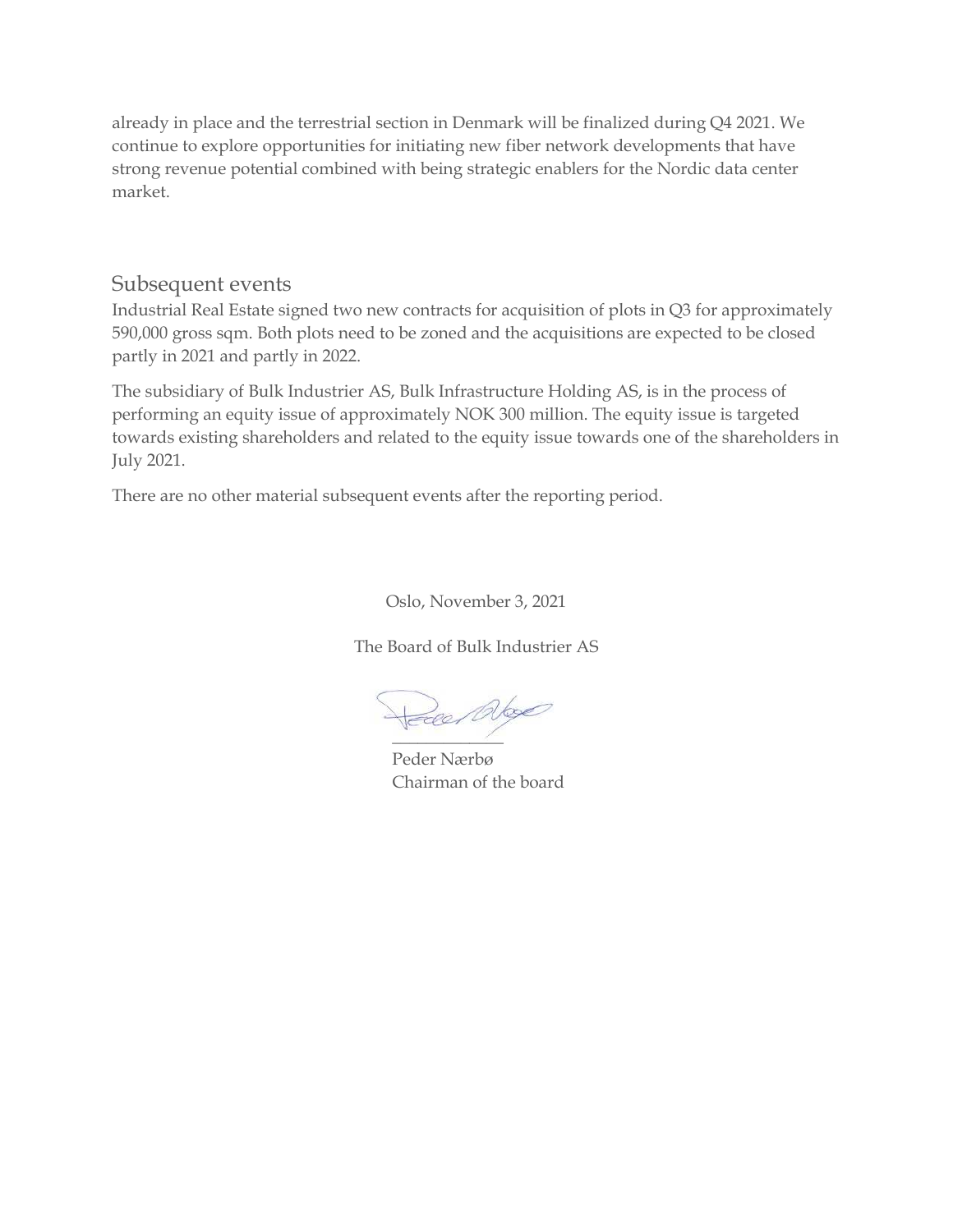# Bulk Industrier AS Consolidated financial statement third quarter 2021

Presentations

- 1 Consolidated statement of profit and loss and other comprehensive income
- 2 Consolidated balance sheet
- 3 Consolidated statement of changes in equity
- 4 Cashflow statements consolidated

Notes to the consolidated accounts for the third quarter 2021

- 1 General information
- 2 Segment information
- 3 Investment property
- 4 Property, plant & equipment
- 5 Intangible assets
- 6 Derivative financial instruments
- 7 Financial assets and liabilities
- 8 Paid in equity, shareholders and retained earnings
- 9 Leases group as a lessee (IFRS 16 disclosure)
- 10 Bond loan
- 11 Subsequent events after the reporting period

Disclaimer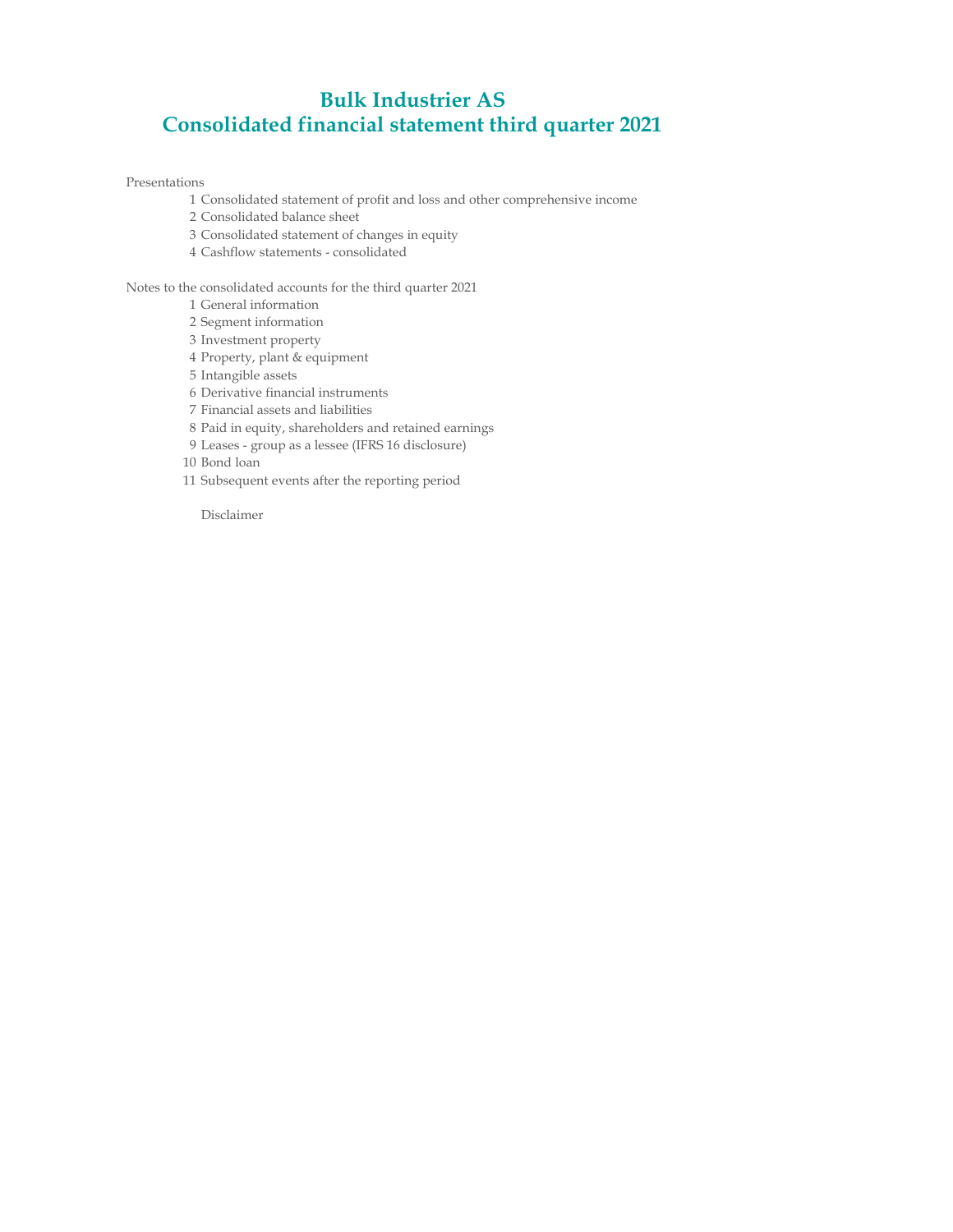### Bulk Industrier AS Consolidated statement of profit and loss and other comprehensive income For the quarter ended 30 September 2021

|                                                      |                |               | Ouarter ended                                                                                 |                          | <b>YTD</b>    | Year ended   |
|------------------------------------------------------|----------------|---------------|-----------------------------------------------------------------------------------------------|--------------------------|---------------|--------------|
|                                                      |                |               | September 30, 2021 September 30, 2020 September 30, 2021 September 30, 2020 December 31, 2020 |                          |               |              |
|                                                      | <b>Notes</b>   | Unaudited     | Unaudited                                                                                     | Unaudited                | Unaudited     | Audited      |
| Rental income                                        | $\overline{2}$ | 26 006 260    | 11 908 583                                                                                    | 59 919 919               | 34 351 460    | 45 405 073   |
| Revenue property sales                               | 2,3            |               |                                                                                               |                          | 296 090 023   | 303 173 300  |
| Revenue from sales                                   | $\overline{2}$ | 20 950 240    | 12 054 404                                                                                    | 58 282 176               | 35 863 766    | 62 432 051   |
| Gain from sale of investment property                | 2,3            |               |                                                                                               | -4 777 140               |               |              |
| Other revenue                                        | $\overline{2}$ | 3 087 859     | $-1744258$                                                                                    | 6 405 816                | 6 449 723     | 20 421 161   |
| Total revenue and other income                       |                | 50 044 359    | 22 218 729                                                                                    | 119 830 771              | 372 754 972   | 431 431 585  |
| Property-related expenses                            | $\overline{2}$ | 3726523       | 577 083                                                                                       | 9 9 6 0 0 3 4            | 4 5 4 5 5 7 8 | 4 159 000    |
| Cost of property sales                               | 2,3            | ÷             |                                                                                               | $\overline{\phantom{a}}$ | 261 575 345   | 261 575 345  |
| Cost of sales                                        | $\overline{2}$ | 17 137 343    | 8 377 657                                                                                     | 49 148 749               | 35 156 211    | 73 607 075   |
| Other cost                                           | $\overline{2}$ | 50 167 618    | 53 743 772                                                                                    | 153 971 808              | 131 663 139   | 158 657 387  |
| <b>Total expenses</b>                                |                | 71 031 484    | 62 698 512                                                                                    | 213 080 591              | 432 940 273   | 497 998 807  |
| Operating profit before fair value adjustments on    |                |               |                                                                                               |                          |               |              |
| investment properties                                |                | -20 987 125   | -40 479 783                                                                                   | -93 249 820              | $-60$ 185 301 | $-66567222$  |
| Fair value adjustments on investment properties      | 3              | 13 700 751    |                                                                                               | 339 671 220              | 91 526 182    | 217 654 596  |
| Operating profit                                     |                | -7 286 374    | -40 479 783                                                                                   | 246 421 400              | 31 340 881    | 151 087 374  |
| Share of profit/loss(-) of investments accounted for |                |               |                                                                                               |                          |               |              |
| using                                                |                |               |                                                                                               |                          |               |              |
| the equity method                                    |                | 16 154 208    | -1 697 732                                                                                    | 15 817 186               | -8 099 899    | $-7874511$   |
| Finance income                                       | $\overline{2}$ | 3 591 753     | 7 311 587                                                                                     | 21 876 243               | 15 610 512    | 14 544 537   |
| Finance costs                                        | $\overline{2}$ | 47 258 942    | 35 506 828                                                                                    | 149 477 105              | 106 098 835   | 169 638 683  |
| Realized net financial items                         |                | $-27512981$   | -29 892 973                                                                                   | -111 783 676             | -98 588 222   | $-162968657$ |
| Fair value adjustments on derivatives                | 2,6            | 2 2 8 3 5 9 0 | 324 716                                                                                       | 4 4 6 1 8 5 7            | $-5402691$    | $-2935027$   |
| Net financial items                                  |                | $-25229391$   | -29 568 257                                                                                   | -107 321 819             | -103 990 913  | -165 903 684 |
| Profit before income tax                             |                | $-32515765$   | -70 048 040                                                                                   | 139 099 581              | -72 650 032   | -14 816 310  |
| Income tax expense                                   |                | 502 390       | 102 209                                                                                       | 65 505 520               | $-2377216$    | 12 907 275   |
| Profit for the period                                |                | -33 018 155   | -70 150 249                                                                                   | 73 594 061               | $-70272816$   | -27 723 585  |
| Attributable to:                                     |                |               |                                                                                               |                          |               |              |
| Shareholders in the parent Company                   |                | $-36675116$   | $-54250302$                                                                                   | 7859376                  | $-69617556$   | -59 608 838  |
| Non-controlling interests                            |                | 3 656 961     | -15 899 947                                                                                   | 65 734 685               | $-655260$     | 31 885 253   |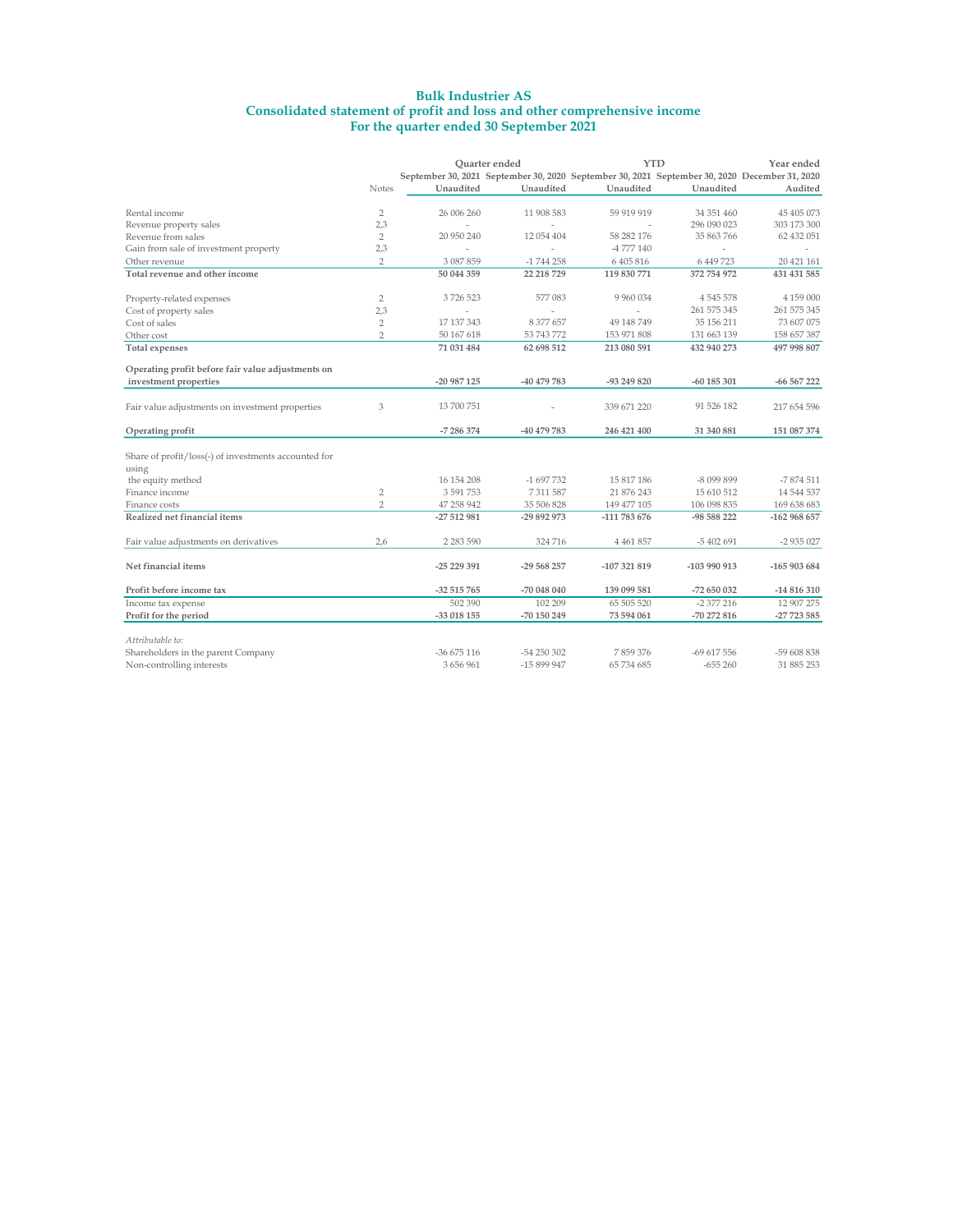### Consolidated statement of other comprehensive income For the quarter ended 30 September 2021

|                                                          |              |                    | Ouarter ended |            | <b>YTD</b>                                                                 |             |  |  |  |
|----------------------------------------------------------|--------------|--------------------|---------------|------------|----------------------------------------------------------------------------|-------------|--|--|--|
|                                                          |              | September 30, 2021 |               |            | September 30, 2020 September 30, 2021 September 30, 2020 December 31, 2020 |             |  |  |  |
|                                                          | <b>Notes</b> | Unaudited          | Unaudited     | Unaudited  | Unaudited                                                                  | Audited     |  |  |  |
|                                                          |              |                    |               |            |                                                                            |             |  |  |  |
| Profit for the period                                    |              | $-33018155$        | -70 150 249   | 73 594 061 | $-70272816$                                                                | $-27723585$ |  |  |  |
|                                                          |              |                    |               |            |                                                                            |             |  |  |  |
| Other comprehensive income                               |              |                    |               |            |                                                                            |             |  |  |  |
| Items that may be reclassified to profit and loss        |              |                    |               |            |                                                                            |             |  |  |  |
| Exchange differences on translation on foreign operation | 2            | 44 5 83            | 16 621 718    | $-3367233$ | 16 599 179                                                                 | 9 687 270   |  |  |  |
|                                                          |              |                    |               |            |                                                                            |             |  |  |  |
| Other comprehensive income for the year, net of tax      |              | 44 5 83            | 16 621 718    | $-3367233$ | 16 599 179                                                                 | 9687270     |  |  |  |
| Total comprehensive income                               |              | -32 973 572        | -53 528 531   | 70 226 828 | -53 673 637                                                                | $-18036315$ |  |  |  |
|                                                          |              |                    |               |            |                                                                            |             |  |  |  |
| Attributable to:                                         |              |                    |               |            |                                                                            |             |  |  |  |
| Shareholders in the parent Company                       |              | $-35021299$        | -37 476 679   | 6 101 377  | -52 979 233                                                                | -53 992 257 |  |  |  |
| Non-controlling interests                                |              | 2 047 727          | $-16051852$   | 64 125 451 | $-694404$                                                                  | 35 955 942  |  |  |  |
| Earnings per share basic and diluted (NOK)               | 8            | $-350213$          | $-374.767$    | 61 014     | $-529792$                                                                  | $-539923$   |  |  |  |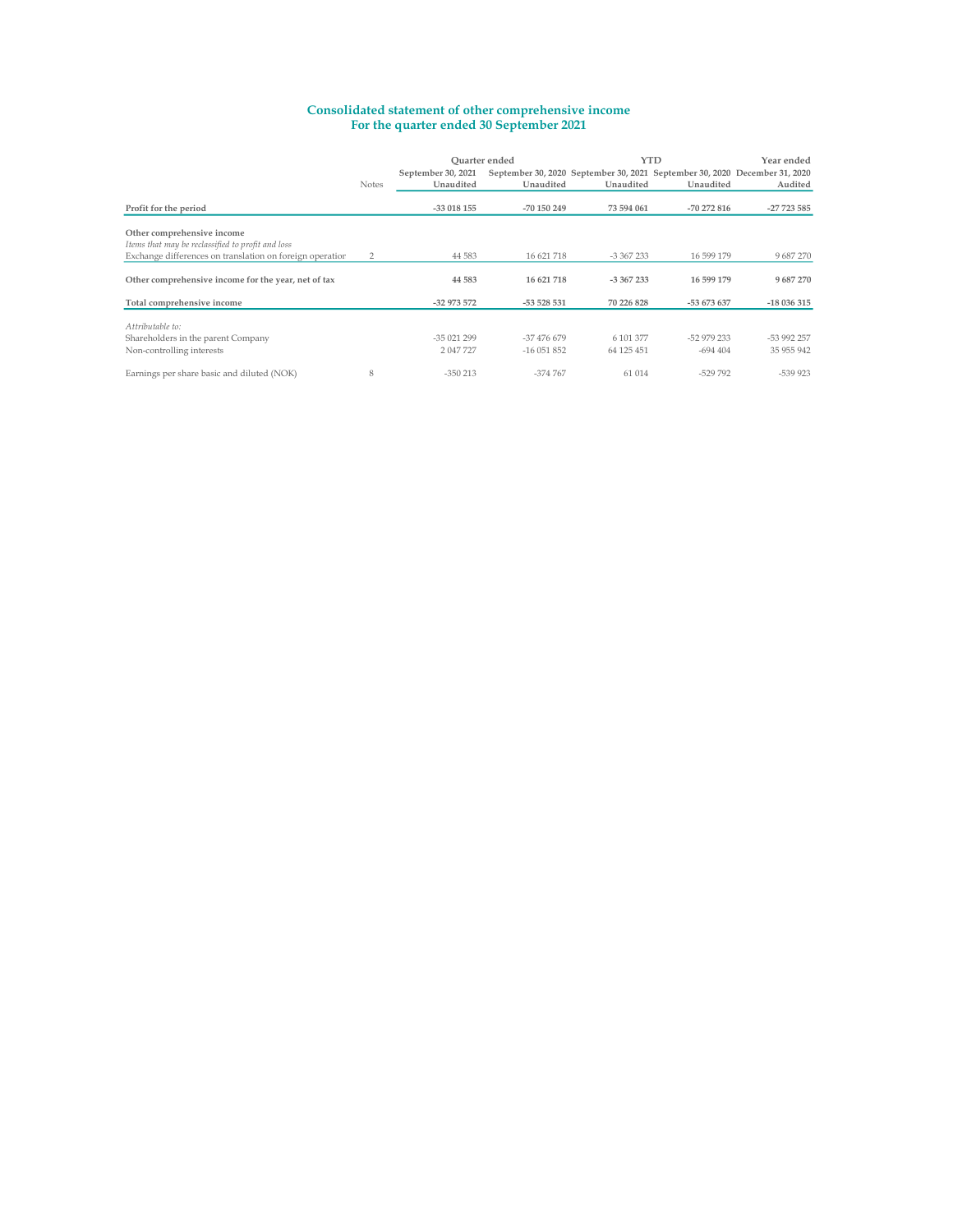# Consolidated balance sheet

|                                        | <b>Notes</b> | Unaudited     | Unaudited     | September 30, 2021 September 30, 2020 December 31, 2020<br>Audited |
|----------------------------------------|--------------|---------------|---------------|--------------------------------------------------------------------|
|                                        |              |               |               |                                                                    |
| Assets                                 |              |               |               |                                                                    |
| Intangible fixed assets                |              |               |               |                                                                    |
| Goodwill                               | 5            | 16 947 796    | 16 947 796    | 16 947 796                                                         |
| Other intangible assets                | 5            | 1556682       | 4 5 6 5 3 6 4 | 4 5 2 7 5 4 2                                                      |
| Deferred tax assets                    |              |               | 8 906 388     |                                                                    |
| Total intangible assets                |              | 18 504 478    | 30 419 548    | 21 475 338                                                         |
| Other non-current assets               |              |               |               |                                                                    |
| Investment property                    | 3            | 2 930 510 073 | 1 248 776 051 | 1777 178 999                                                       |
| Property, plant & equipment            | 4            | 1 408 332 619 | 1 281 967 246 | 1 390 238 487                                                      |
| Investment in Associated company       |              | 262 457 482   | 207 408 491   | 247 040 094                                                        |
| Derivative financial instruments       | 7            | 985 580       |               |                                                                    |
| Receivable associated companies        | 7            | 13 479 300    |               |                                                                    |
| Other receivables                      | 7            | 5 437 117     | 723812        | 3 491 359                                                          |
| Investment in shares                   | 7            | 11 798 322    | 4798323       | 4798323                                                            |
| Right-of-use assets                    | Q            | 29 335 491    | 32 374 921    | 31 597 271                                                         |
| Total other non-current assets         |              | 4 662 335 984 | 2 776 048 844 | 3 454 344 533                                                      |
| Total non-current assets               |              | 4 680 840 462 | 2806468392    | 3 475 819 871                                                      |
| Current assets                         |              |               |               |                                                                    |
| Inventories                            |              | 5 900 377     | 5760280       | 5 931 972                                                          |
| Property under development - inventory | 3            | 155 684 226   |               | 19 599 354                                                         |
| Trade and other receivables            | 7            | 166 699 225   | 153 453 729   | 161 882 002                                                        |
| Investment in shares                   | 7            | 397 552       | 391 002       | 748 502                                                            |
| Cash and cash equivalents              | 7            | 667 636 897   | 634 787 740   | 573 319 872                                                        |
| <b>Total current assets</b>            |              | 996 318 277   | 794 392 751   | 761 481 702                                                        |
| <b>Total assets</b>                    |              | 5 677 158 739 | 3 600 861 143 | 4 237 301 573                                                      |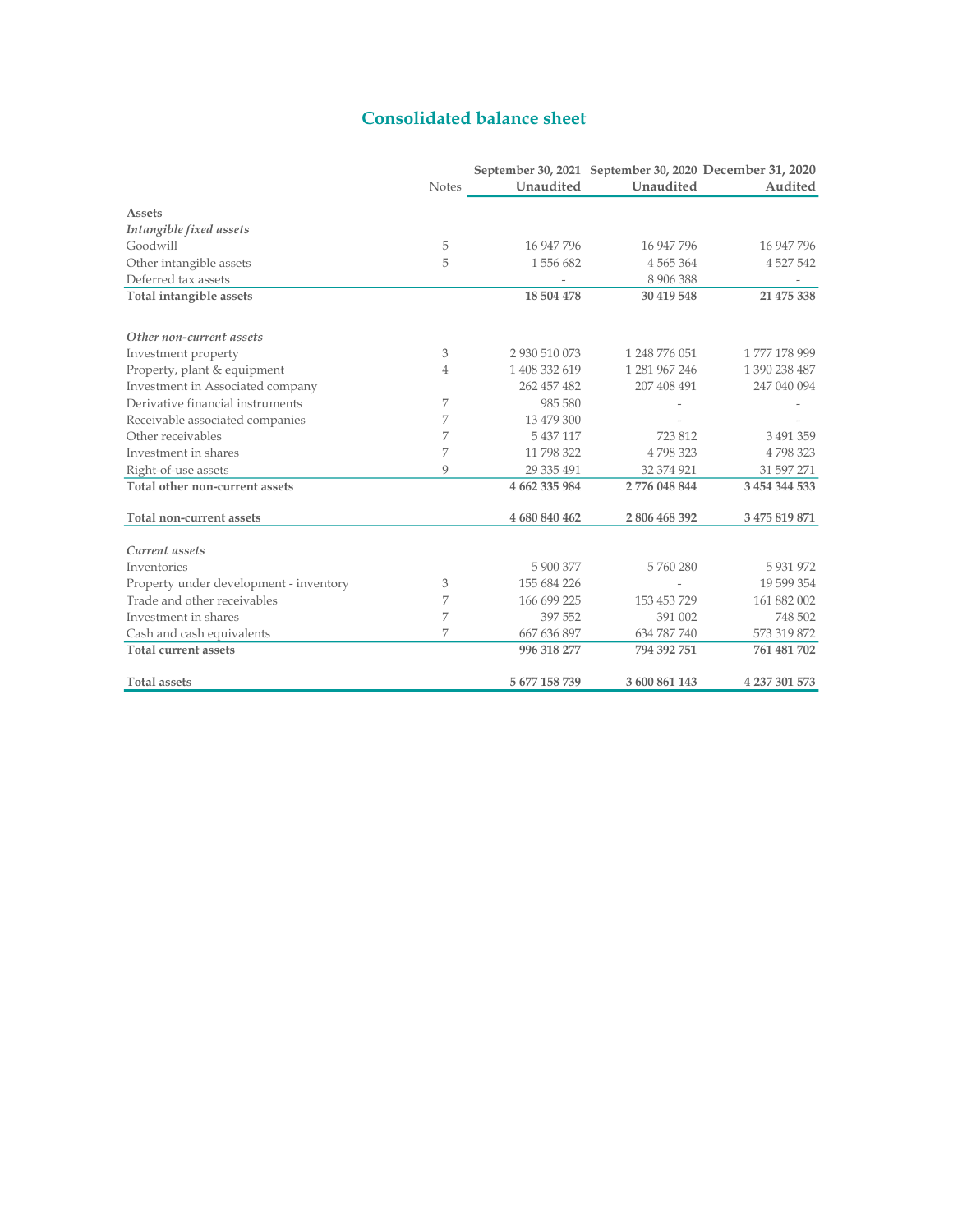# Consolidated balance sheet

|                                                | Notes | September 30, 2021 September 30, 2020 |               | December 31, 2020 |
|------------------------------------------------|-------|---------------------------------------|---------------|-------------------|
|                                                |       | Unaudited                             | Unaudited     | Unaudited         |
| <b>Equity and liabilities</b>                  |       |                                       |               |                   |
| Paid in equity                                 |       |                                       |               |                   |
| Ordinary shares                                |       | 100 000                               | 100 000       | 100 000           |
| Total paid in equity                           | 8     | 100 000                               | 100 000       | 100 000           |
| Retained earnings                              |       |                                       |               |                   |
| Retained earnings                              |       | 568 285 369                           | 250 822 736   | 419 279 635       |
| <b>Total retained earnings</b>                 | 8     | 568 285 369                           | 250 822 736   | 419 279 635       |
| Non-controlling interests                      | 8     | 1 409 902 987                         | 606 166 323   | 735 636 640       |
| Total equity                                   |       | 1978 288 356                          | 857 089 059   | 1 155 016 275     |
| Non-current liabilities                        |       |                                       |               |                   |
| Bond loan                                      | 10    | 2 407 364 098                         | 1 941 511 784 | 2 058 321 132     |
| Borrowings                                     | 7     | 792 706 685                           | 300 664 764   | 364 500 050       |
| Derivative financial instruments               | 6     | 9 825 461                             | 15 084 777    | 12 901 340        |
| Right-of-use liabilities                       | 9     | 26 377 699                            | 28 566 587    | 30 566 149        |
| Other long-term liabilities                    | 7     | 48 028 598                            | 25 000 000    | 48 000 000        |
| Deferred tax liabilities                       |       | 122 714 615                           |               | 9887338           |
| <b>Total non-current liabilities</b>           |       | 3 407 017 156                         | 2 310 827 912 | 2 524 176 008     |
| Current liabilities                            |       |                                       |               |                   |
| Trade payables                                 | 7     | 31 577 978                            | 54 040 983    | 103 478 480       |
| Short-term portion of borrowings               | 7     | 90 100 000                            | 180 900 999   | 259 385 019       |
| Short-term portion of derivatives              | 6     | 1 279 017                             | 1963 642      | 1679416           |
| Short-term portion of right-of-use liabilities | 9     | 4 124 147                             | 4 272 915     | 2 3 1 2 1 7 8     |
| Dividend                                       | 8     |                                       | 56 204 327    |                   |
| Other payables                                 | 7     | 164 772 085                           | 135 561 308   | 191 254 197       |
| <b>Total current liabilities</b>               |       | 291 853 227                           | 432 944 174   | 558 109 290       |
| <b>Total liabilities</b>                       |       | 3 698 870 383                         | 2 743 772 086 | 3 082 285 298     |
| Total equity and liabilities                   |       | 5 677 158 739                         | 3 600 861 143 | 4 237 301 573     |

 Oslo, November 3, 2021 The Board of Bulk Industrier AS

 $\infty$ Felle.

Chairman of the board Peder Nærbø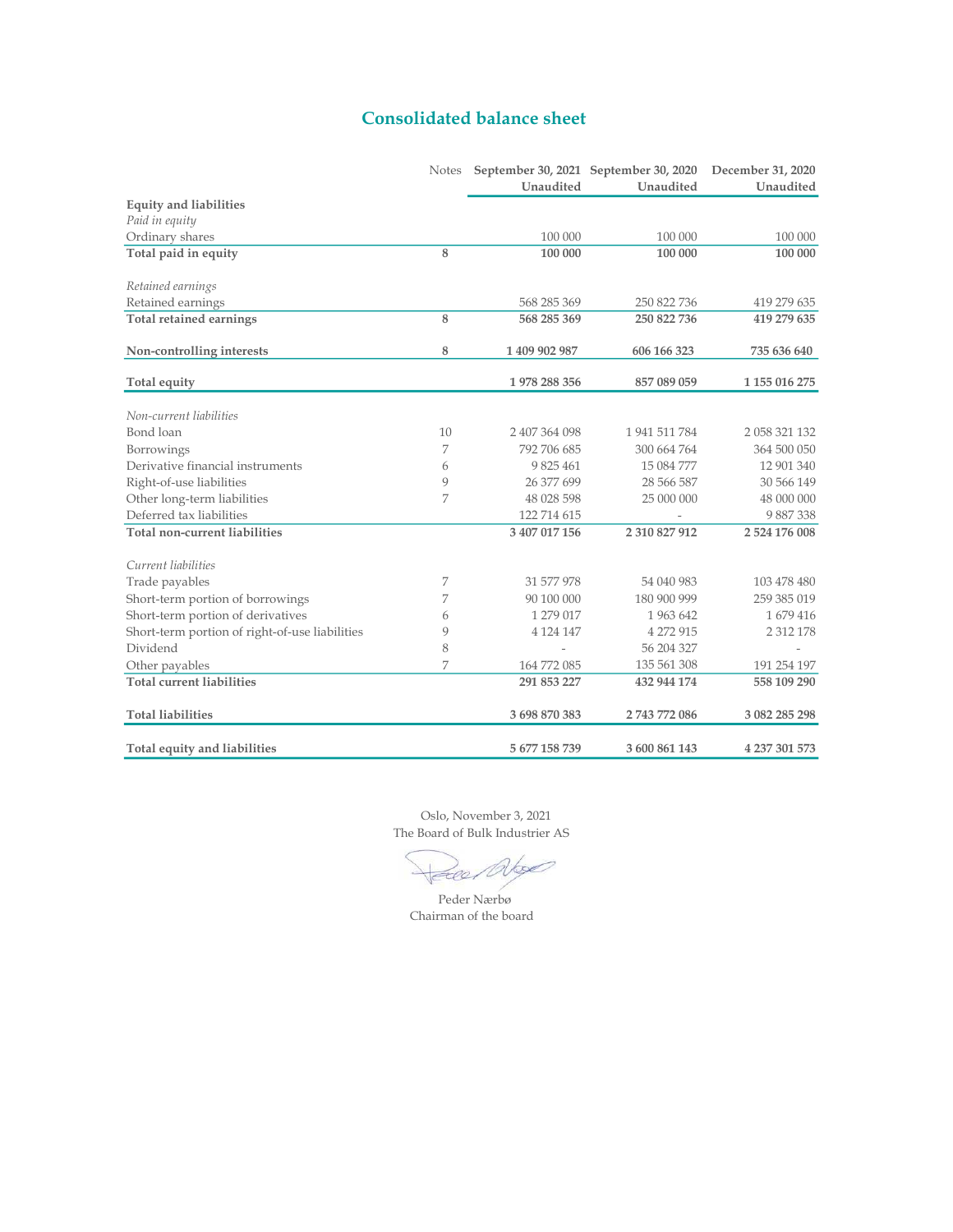# Consolidated statement of changes in equity

|                                       | Note | Paid in equity<br>Share capital |                          | <b>Other reserves Retained earnings</b> | Non-controlling<br>interests | Total equity |
|---------------------------------------|------|---------------------------------|--------------------------|-----------------------------------------|------------------------------|--------------|
| 01.01.2020                            |      | 100 000                         | $\overline{\phantom{a}}$ | 319 903 669                             | 650 304 572                  | 970 308 241  |
|                                       |      |                                 |                          |                                         |                              |              |
| Profit of the period                  |      |                                 | $\overline{\phantom{a}}$ | $-69617556$                             | $-655260$                    | $-70272816$  |
| Dividend approved                     |      |                                 | -                        | $-6539854$                              |                              | $-6539854$   |
| Translation differences               |      |                                 | $\overline{\phantom{a}}$ | $\overline{\phantom{a}}$                |                              |              |
| Change in minority ownership          |      |                                 | $\overline{\phantom{0}}$ | $-6738168$                              | 6738168                      |              |
| Dividend to minority shareholders     |      |                                 | $\overline{\phantom{a}}$ | $-$                                     | $-56203982$                  | $-56203982$  |
| Other comprehensive income - currency |      |                                 | 10 616 354               | $\qquad \qquad -$                       | 5 982 825                    | 16 599 179   |
| Other changes                         |      |                                 | $\overline{\phantom{0}}$ | 3 198 291                               |                              | 3 198 291    |
| 30.09.2020                            |      | 100 000                         | 10 616 354               | 240 206 382                             | 606 166 323                  | 857 089 059  |

| 01.01.2021                                        | 100 000 | 5 5 25 5 95              | 413 754 041 | 735 636 640   | 1 155 016 275 |
|---------------------------------------------------|---------|--------------------------|-------------|---------------|---------------|
|                                                   |         |                          |             |               |               |
| Profit of the period                              |         | $\overline{\phantom{a}}$ | 7859376     | 65 734 685    | 73 594 061    |
| Dividend approved                                 |         | $\sim$                   | $-6990057$  |               | $-6990057$    |
| Capital increase                                  |         | -                        | 145 399 470 | 616 851 716   | 762 251 186   |
| Other comprehensive income - exchange differences |         | -1 757 999               |             | $-1609234$    | $-3,367,233$  |
| Transaction with non-controlling interest         |         | $\overline{\phantom{a}}$ | 6 710 820   | $-6710820$    |               |
| Other changes                                     |         | $\overline{\phantom{a}}$ | $-2215877$  |               | $-2$ 215 877  |
| 30.09.2021                                        | 100 000 | 3767596                  | 564 517 773 | 1 409 902 987 | 1978 288 356  |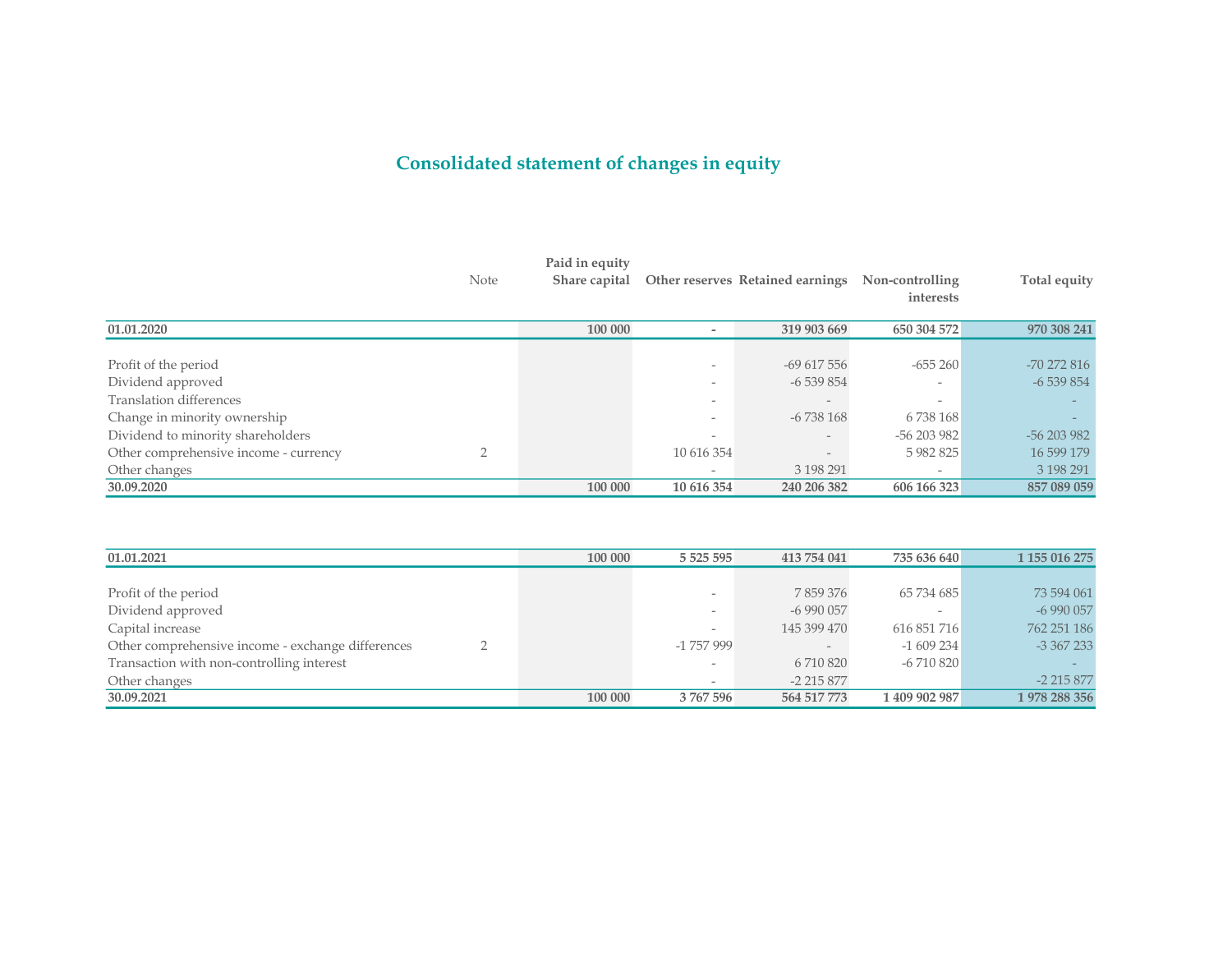### Cashflow statement - consolidated

|                                                          |                | Quarter ended           |              |                            | <b>YTD</b>                                                                                                 | Year ended                    |
|----------------------------------------------------------|----------------|-------------------------|--------------|----------------------------|------------------------------------------------------------------------------------------------------------|-------------------------------|
|                                                          | Note           | Unaudited               | Unaudited    | Unaudited                  | September 30, 2021 September 30, 2020 September 30, 2021 September 30, 2020 December 31, 2020<br>Unaudited | Audited                       |
| Cash flow from operations                                |                |                         |              |                            |                                                                                                            |                               |
| Profit before income taxes                               |                | $-32515765$             | $-70048040$  | 139 099 581                | -72 650 032                                                                                                | $-14816310$                   |
| Adjust for:                                              |                |                         |              |                            |                                                                                                            |                               |
| Depreciation                                             | 4,5            | 8 696 751               | 11 130 571   | 25 986 116                 | 25 935 187                                                                                                 | 32 245 999                    |
| Fair value adj. on investment properties                 | 3              | -13 700 751             |              | -339 671 220               | $-91526182$                                                                                                | -217 654 596                  |
| Fair value adj. on derivatives                           |                | $-2283590$              | $-324716$    | -4 461 857                 | 5 402 691                                                                                                  | 2 9 3 0 2 7                   |
| Finance income                                           |                | -19 745 961             | -7986347     | -37 693 429                | $-15610512$                                                                                                | -14 544 537                   |
| Finance costs                                            |                | 47 258 942              | 37 879 320   | 149 477 105                | 114 198 734                                                                                                | 177 513 194                   |
| Cashflow before change in working capital                |                | -12 290 374             | -29 349 212  | $-67263704$                | $-34250114$                                                                                                | -34 321 223                   |
|                                                          |                |                         |              |                            |                                                                                                            |                               |
| Change in working capital                                |                |                         |              |                            |                                                                                                            |                               |
| Trade and other receivables                              |                | -4 342 598              | $-31023036$  | $-17597956$                | 53 292 018                                                                                                 | 29 810 012                    |
| Trade and other payables                                 | 3              | -7538562<br>-38 879 692 | 66 425 759   | -99 353 185<br>-95 950 854 | -75 032 993<br>209 519 310                                                                                 | $-10863782$<br>206 519 956    |
| Property under development - inventory                   |                |                         |              |                            |                                                                                                            |                               |
| Net cash flow from operations (A)                        |                | $-63051226$             | 6 053 511    | -280 165 699               | 153 528 221                                                                                                | 191 144 963                   |
| Cash flow from investments                               |                |                         |              |                            |                                                                                                            |                               |
| Purchase and improvements of investments property        | 3              | $-80981456$             | $-81046064$  | -813 358 902               | -152 078 734                                                                                               | -570 953 268                  |
| Sales credit purchase investment property                |                | ÷                       | 25 000 000   | ÷                          | 25 000 000                                                                                                 | 89 000 000                    |
| Sale of property under development                       |                |                         |              |                            |                                                                                                            |                               |
| Purchase of shares                                       | 7              | $-6999999$              | $-3066111$   | $-6999999$                 | $-3066111$                                                                                                 | $-921510$                     |
| Cash effect sale of investment property                  |                |                         |              |                            |                                                                                                            |                               |
| Dividend received                                        |                |                         |              |                            |                                                                                                            | 1 350 000                     |
| Purchase of shares in associated companies               |                |                         | $-65817378$  |                            | $-65817378$                                                                                                | $-108506215$                  |
| Sale of shares in group companies                        |                |                         |              |                            |                                                                                                            |                               |
| Sale of fiber infrastructure                             | $\overline{4}$ |                         |              | 203 943 707                |                                                                                                            |                               |
| Purchase of fixed assets                                 | 4.5            | -77 273 773             | -123 809 472 | $-251056946$               | -152 579 112                                                                                               | $-266561828$                  |
| Net cash flow from investments (B)                       |                | $-165255228$            | -248 739 025 | $-867472141$               | -348 541 335                                                                                               | -856 592 821                  |
| Cash flow from financing                                 |                |                         |              |                            |                                                                                                            |                               |
| Sale of shares in group companies (transaction with non- |                |                         |              |                            |                                                                                                            |                               |
| controlling interest)                                    |                |                         |              |                            |                                                                                                            | 265 999 891                   |
| Finance cost paid including interest paid on derivatives |                | -40 928 927             | -35 506 828  | -143 147 090               | $-106098835$                                                                                               | $-169638683$                  |
| Interest received                                        |                | 3 591 753               | 4 9 61 5 87  | 21 876 243                 | 13 260 512                                                                                                 | 5 939 019                     |
| Proceeds from Borrowings                                 | 7              | 233 578 508             | 583 585 986  | 607 964 582                | 381 194 789                                                                                                | 640 323 443                   |
| Share issue minority                                     |                | 499 785 159             |              | 762 251 186                |                                                                                                            |                               |
| Proceeds from other long-term liabilities                | $\overline{4}$ |                         |              | $\overline{\phantom{a}}$   |                                                                                                            |                               |
| Gain from sale of shares                                 |                |                         |              |                            |                                                                                                            | 733 020                       |
| Dividend paid                                            |                |                         |              | $-6990057$                 | $-10000000$                                                                                                | -56 033 348                   |
| Other changes<br>Net cash flow from financing (C)        |                | 696 026 493             | 553 040 745  | 1 241 954 864              | 278 356 466                                                                                                | $\overline{a}$<br>687 323 342 |
|                                                          |                |                         |              |                            |                                                                                                            |                               |
| Net change in cash and cash equivalents (A+B+C)          |                | 467 720 039             | 310 355 231  | 94 317 024                 | 83 343 352                                                                                                 | 21 875 484                    |
| Cash and cash equivalents at the beginning of the period |                | 199 916 857             | 324 432 509  | 573 319 872                | 551 444 388                                                                                                | 551 444 388                   |
| Cash and cash equivalents at the end of the period       |                | 667 636 897             | 634 787 740  | 667 636 897                | 634 787 740                                                                                                | 573 319 872                   |
| Restricted funds                                         |                | 1 5 1 4 9 3 1           | 1815449      | 1514931                    | 1815449                                                                                                    | 4 162 902                     |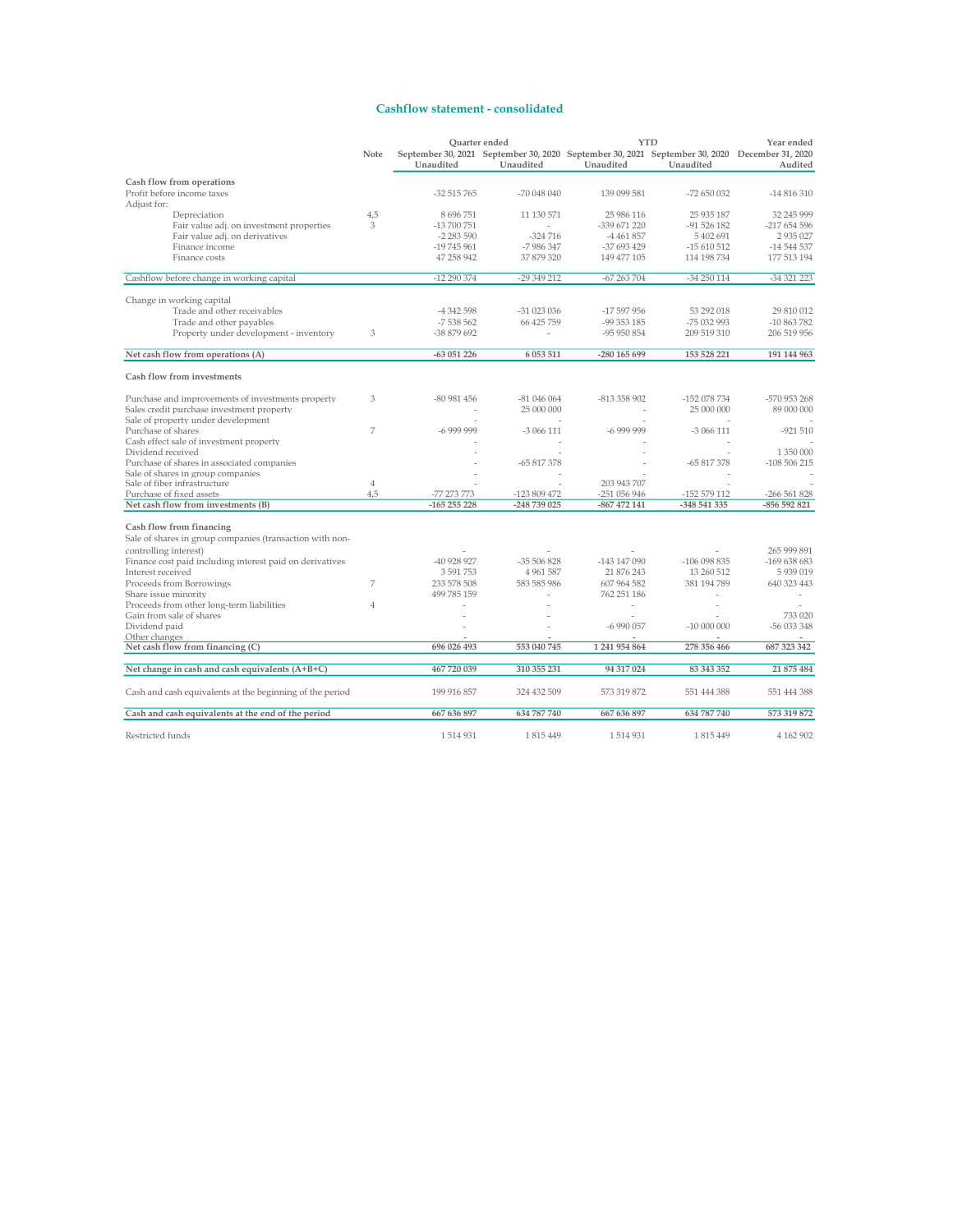### Note 1 General information

Bulk Industrier AS is a limited liability company registered in Norway. The head office of the company is in Frognerstranda 2, Oslo, Norway. The company is the parent company of the holding company, Bulk Infrastructure Holding AS. Bulk Infrastructure Holding is in turn the parent company of real estate and infrastructure group, Bulk Infrastructure Group AS.

These interim financial statements have been prepared in accordance with IAS 34 - Interim Financial Reporting. They do not include all disclosures that would otherwise be required in a complete set of financial statements and should be read in conjunction with the 2020 annual report.

The interim financial statements have not been audited.

The accounting policies applied by the Group in these interim consolidated financial statements are consistent with those applied in the audited consolidated financial statements for the year ended December 31, 2020. Please refer to "Note 2 - Accounting principles" to the Consolidated Financial Statement in the 2020 annual report for information on the Group's accounting policies. The annual report is available on www.bulkindustrier.no.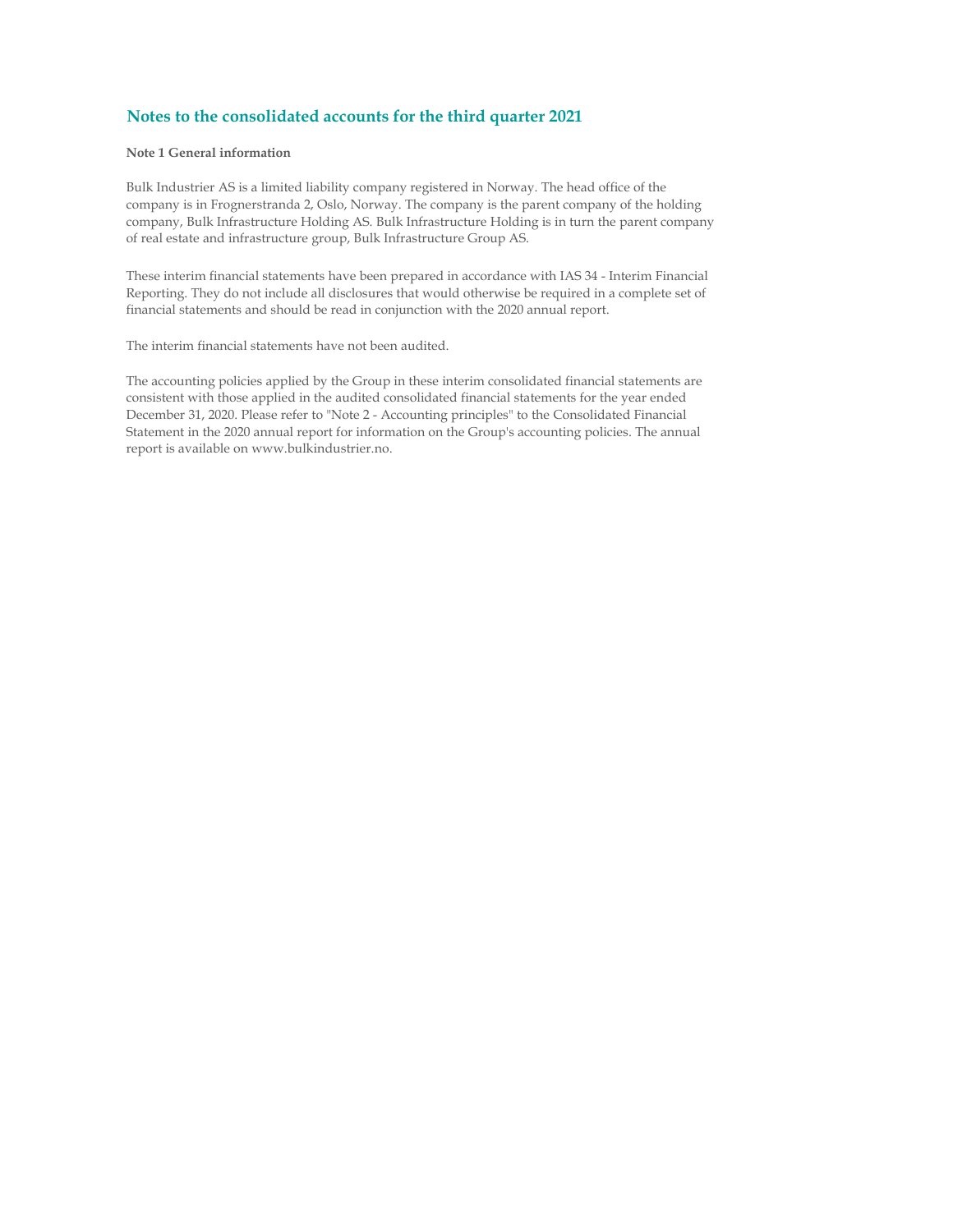Bulk Infrastructure Group AS has the following strategic operating segments by 30.09.21 presented in accordance with internal reporting to management

Operating activities are based in Norway, Denmark and the United Kingdom.

#### Note 2 Segment information

| Operating profit and loss by segment third quarter 2021                 | <b>Industrial Real Estate</b><br>Quarter ended |                          | Data Centers<br>Quarter ended |                       | <b>Fiber Networks</b><br>Quarter ended |               | Group/other<br>Quarter ended |                          | Eliminated<br>Quarter ended |                  | Total<br>Quarter ended |                        |
|-------------------------------------------------------------------------|------------------------------------------------|--------------------------|-------------------------------|-----------------------|----------------------------------------|---------------|------------------------------|--------------------------|-----------------------------|------------------|------------------------|------------------------|
|                                                                         | 30.09.2021                                     | 30.09.2020               | 30.09.2021                    | 30.09.2020            | 30.09.2021                             | 30.09.2020    | 30.09.2021                   | 30.09.2020               | 30.09.2021                  | 30,09,2020       | 30.09.2021             | 30.09.2020             |
| Rental income                                                           | 26 006 260                                     | 11 908 583               |                               |                       |                                        |               |                              |                          |                             | $\sim$           | 26 006 260             | 11 908 583             |
| Revenue property sales                                                  | $\sim$                                         | - 1                      |                               |                       | $\sim$                                 |               |                              |                          |                             | $\sim$           | $\sim$                 |                        |
| Revenue from sales                                                      |                                                | - 1                      | 19 353 472                    | 11 766 683            | 1596768                                | 287721        |                              |                          |                             | $\sim$           | 20 950 240             | 12 054 404             |
| Gain from sale of investment property                                   |                                                | - 1                      | $\sim$                        | $\sim$                |                                        | - 1           |                              |                          |                             | $\sim$           | $\sim$                 |                        |
| Other revenue*                                                          | 2 3 8 1 8 5 6                                  | 2 0 5 7 4 3 5            | 352 081                       | -2874957              | $\sim$                                 | $\sim$        | 8 0 8 4 4 5 8                | 10 471 122               | -7 730 536                  | -11 397 858      | 3 087 859              | $-1744258$             |
| Total revenue and other income                                          | 28 388 116                                     | 13 966 018               | 19 705 553                    | 8 8 9 1 7 2 6         | 1596768                                | 287721        | 8 0 8 4 4 5 8                | 10 471 122               | -7730 536                   | -11 397 858      | 50 044 359             | 22 218 729             |
| Property-related expenses                                               | 3726523                                        | 577 083                  |                               |                       |                                        |               |                              |                          |                             |                  | 3726523                | 577083                 |
| Cost of property sales                                                  |                                                | - 1                      |                               |                       | $\sim$                                 |               |                              |                          |                             | $\sim$           | $\sim$                 | $\sim 100$             |
| Cost of sales                                                           | $\overline{\phantom{a}}$                       | $\sim$                   | 15 574 351                    | 4 3 5 9 8 5 0         | 1562992                                | 4 017 807     |                              |                          |                             | $\sim$           | 17 137 343             | 8 377 657              |
| Other cost                                                              | 12 840 056                                     | 14 588 564               | 24 040 159                    | 47 303 542            | 7938987                                | 13 067 190    | 13 078 952                   | $-9817666$               | -7730 536                   | $-11397858$      | 50 167 618             | 53 743 772             |
| Total expenses                                                          | 16 566 579                                     | 15 165 647               | 39 614 510                    | 51 663 392            | 9 501 979                              | 17 084 997    | 13 078 952                   | -9 817 666               | -7 730 536                  | -11 397 858      | 71 031 484             | 62 698 512             |
| Operating profit before fair value adjustments on investment properties | 11 821 537                                     | $-1$ 199 629             | -19 908 957                   | -42 771 666           | -7 905 211                             | -16 797 276   | -4 994 494                   | 20 288 788               |                             | $\sim$           | $-20987125$            | -40 479 783            |
| Fair value adjustments on investment properties                         | 13 700 751                                     |                          |                               |                       |                                        |               |                              |                          |                             | $\sim$           | 13 700 751             | $\sim$                 |
| Operating profit                                                        | 25 522 288                                     | $-1$ 199 629             | -19 908 957                   | -42 771 666           | $-7905211$                             | $-16$ 797 276 | -4 994 494                   | 20 288 788               |                             | $\sim$           | $-7286374$             | -40 479 783            |
| Realized net financial items                                            | -9 152 265                                     | $-11401967$              | 962 638                       | -18 646 923           | $-863607$                              | $-15400931$   | $-18459745$                  | 15 556 848               |                             | $\sim$           | -27 512 979            | -29 892 973            |
| Fair value adjustments on derivatives                                   | 2 2 8 3 5 9 0                                  | 324 716                  |                               |                       | $\sim$                                 |               |                              |                          |                             | $\sim$           | 2 2 8 3 5 9 0          | 324716                 |
| Net financial items                                                     | $-6868675$                                     | $-11077251$              | 962 638                       | $-18646923$           | $-863607$                              | $-15400931$   | $-18459745$                  | 15 556 848               |                             |                  | $-25229389$            | $-29568257$            |
| Profit before income tax                                                | 18 653 613                                     | -12 276 880              | -18 946 319                   | $-61418589$           | -8768818                               | -32 198 207   | -23 454 239                  | 35 845 636               |                             | $\sim$           | -32 515 763            | -70 048 040            |
| Income tax expense<br>Profit for the period                             | 502 390<br>18 151 223                          | $-11542815$<br>$-734065$ | -18 946 319                   | $\sim$<br>$-61418589$ | $-8768818$                             | -32 198 207   | $-23454239$                  | 11 645 024<br>24 200 612 |                             | $\sim$<br>$\sim$ | 502 390<br>-33 018 153 | 102 209<br>-70 150 249 |
| Other comprehensive income                                              | 64 024                                         |                          | $-31721$                      | 16 546 264            | 12 280                                 | 75 454        |                              |                          |                             | $\sim$           | 44 5 83                | 16 621 718             |
| Other comprehensive income for the year, net of tax                     | 64 024                                         |                          | $-31721$                      | 16 546 264            | 12 280                                 | 75 45 4       |                              |                          |                             | $\sim$           | 44 5 83                | 16 621 718             |
| Total comprehensive income                                              | 18 215 247                                     | $-734065$                | $-18978040$                   | -44 872 325           | -8756538                               | -32 122 753   | $-23454239$                  | 24 200 612               |                             | $\sim$           | -32 973 570            | -53 528 531            |

\*Certain items of revenue have been reclassified between Other revenue and Revenue from sales in Q3 causing an isolated negative Other revenue in Q3 in 2020.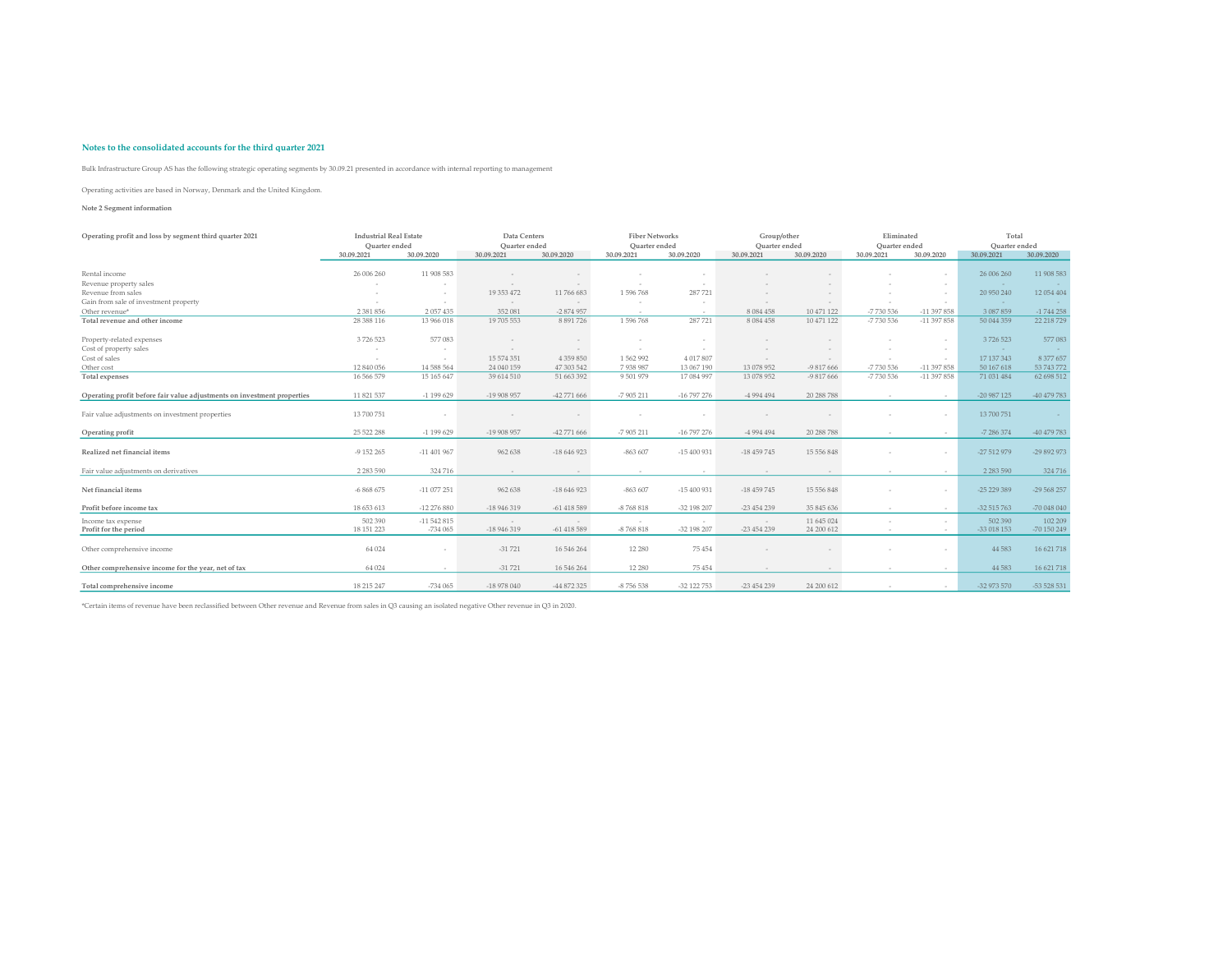#### Note 2 part 2 Segment information continues

| Operating profit and loss by segment 30.09.2021, YTD figures           | <b>Industrial Real Estate</b><br><b>YTD</b> |               | Data Centers<br><b>YTD</b> |               | <b>Fiber Networks</b><br><b>YTD</b> |               | Group/other<br><b>YTD</b> |             | Eliminated<br><b>YTD</b> |             | Total<br><b>YTD</b> |               |
|------------------------------------------------------------------------|---------------------------------------------|---------------|----------------------------|---------------|-------------------------------------|---------------|---------------------------|-------------|--------------------------|-------------|---------------------|---------------|
|                                                                        | 30,09,2021                                  | 30.09.2020    | 30.09.2021                 | 30.09.2020    | 30.09.2021                          | 30.09.2020    | 30.09.2021                | 30.09.2020  | 30.09.2021               | 30.09.2020  | 30.09.2021          | 30.09.2020    |
|                                                                        |                                             |               |                            |               |                                     |               |                           |             |                          |             |                     |               |
| Rental income                                                          | 59 919 919                                  | 34 351 460    |                            |               |                                     |               |                           |             |                          |             | 59 919 919          | 34 351 460    |
| Revenue property sales                                                 |                                             | 296 090 023   |                            |               |                                     |               |                           |             |                          |             |                     | 296 090 023   |
| Revenue from sales                                                     |                                             |               | 54 050 841                 | 34 747 161    | 4 2 3 1 3 3 5                       | 1 1 1 6 6 0 5 |                           |             |                          |             | 58 282 176          | 35 863 766    |
| Gain from sale of investment property                                  | -4 777 140                                  |               | $\sim$                     | $\sim$        |                                     |               |                           |             |                          |             | -4 777 140          |               |
| Other revenue                                                          | 4 3 5 8 9 8 3                               | 3 1 1 7 7 3 5 | 739 108                    | 2 3 3 6 8 2 4 |                                     |               | 31 059 028                | 30 544 738  | -29 751 303              | -29 543 574 | 6 405 816           | 6 449 723     |
| Total revenue and other income                                         | 59 501 762                                  | 333 553 218   | 54 789 949                 | 37 083 985    | 4 2 3 1 3 3 5                       | 1 116 605     | 31 059 028                | 30 544 738  | -29 751 303              | -29 543 574 | 119 830 771         | 372 754 972   |
| Property-related expenses                                              | 9 9 6 0 0 3 4                               | 4 5 4 5 5 7 8 |                            |               |                                     |               |                           |             |                          | $\sim$      | 9 9 6 0 0 3 4       | 4 5 4 5 5 7 8 |
| Cost of property sales                                                 | $\sim$                                      | 261 575 345   |                            |               |                                     |               |                           |             |                          |             | $\sim$              | 261 575 345   |
| Cost of sales                                                          |                                             |               | 44 562 780                 | 24 722 961    | 4585969                             | 10 433 250    |                           |             |                          | $\sim$      | 49 148 749          | 35 156 211    |
| Other cost                                                             | 30 454 445                                  | 19 803 215    | 76 861 288                 | 94 619 639    | 45 398 665                          | 18 330 790    | 31 008 713                | 28 453 069  | -29 751 303              | -29 543 574 | 153 971 808         | 131 663 139   |
| Total expenses                                                         | 40 414 479                                  | 285 924 138   | 121 424 068                | 119 342 600   | 49 984 634                          | 28 764 040    | 31 008 713                | 28 453 069  | -29 751 303              | -29 543 574 | 213 080 591         | 432 940 273   |
| Operating profit before fair value adjustments on investment propertie | 19 087 283                                  | 47 629 080    | $-66634119$                | $-82258615$   | -45 753 299                         | $-27647435$   | 50 315                    | 2091669     |                          | $\sim$      | -93 249 820         | $-60$ 185 301 |
| Fair value adjustments on investment properties                        | 339 671 220                                 | 91 526 182    |                            |               |                                     |               |                           |             |                          |             | 339 671 220         | 91 526 182    |
| Operating profit                                                       | 358 758 503                                 | 139 155 262   | $-66634119$                | $-82258615$   | -45 753 299                         | $-27647435$   | 50 315                    | 2 091 669   |                          | $\sim$      | 246 421 400         | 31 340 881    |
| Realized net financial items                                           | -28 528 339                                 | $-22026409$   | $-2899933$                 | $-22$ 215 606 | -2875977                            | $-15488185$   | $-77479426$               | -38 858 022 |                          |             | -111 783 675        | -98 588 222   |
| Fair value adjustments on derivatives                                  | 4 4 6 1 8 5 7                               | $-5402691$    |                            |               |                                     |               |                           | $\sim$      |                          | $\sim$      | 4 4 6 1 8 5 7       | -5 402 691    |
| Net financial items                                                    | $-24066482$                                 | $-27429100$   | $-2899933$                 | $-22$ 215 606 | -2 875 977                          | $-15488185$   | $-77479426$               | -38 858 022 |                          |             | $-107321818$        | $-103990913$  |
| Profit before income tax                                               | 334 692 021                                 | 111 726 162   | $-69534052$                | $-104474221$  | -48 629 276                         | -43 135 620   | $-77429111$               | $-36766353$ | $\sim$                   | $\sim$      | 139 099 582         | $-72650032$   |
| Income tax expense                                                     | 65 505 520                                  | 15 737 854    | $\sim$                     | $\sim$        |                                     |               | $\sim$                    | $-18115070$ |                          | $\sim$      | 65 505 520          | $-2377216$    |
| Profit for the period                                                  | 269 186 501                                 | 95 988 308    | -69 534 052                | $-104474221$  | -48 629 276                         | -43 135 620   | -77 429 111               | $-18651283$ |                          | $\sim$      | 73 594 062          | -70 272 816   |
| Other comprehensive income                                             | 150 154                                     |               | $-3524401$                 | 16 523 725    | 7014                                | 75454         |                           | $\sim$      |                          |             | $-3367233$          | 16 599 179    |
| Other comprehensive income for the year, net of tax                    | 150 154                                     | $\sim$        | $-3524401$                 | 16 523 725    | 7014                                | 75454         |                           |             |                          | $\sim$      | -3 367 233          | 16 599 179    |
| Total comprehensive income                                             | 269 336 655                                 | 95 988 308    | $-73058453$                | -87 950 496   | -48 622 262                         | -43 060 166   | $-77429111$               | $-18651283$ |                          | $\sim$      | 70 226 829          | -53 673 637   |

Please also see note 1 for further explanation of the segments.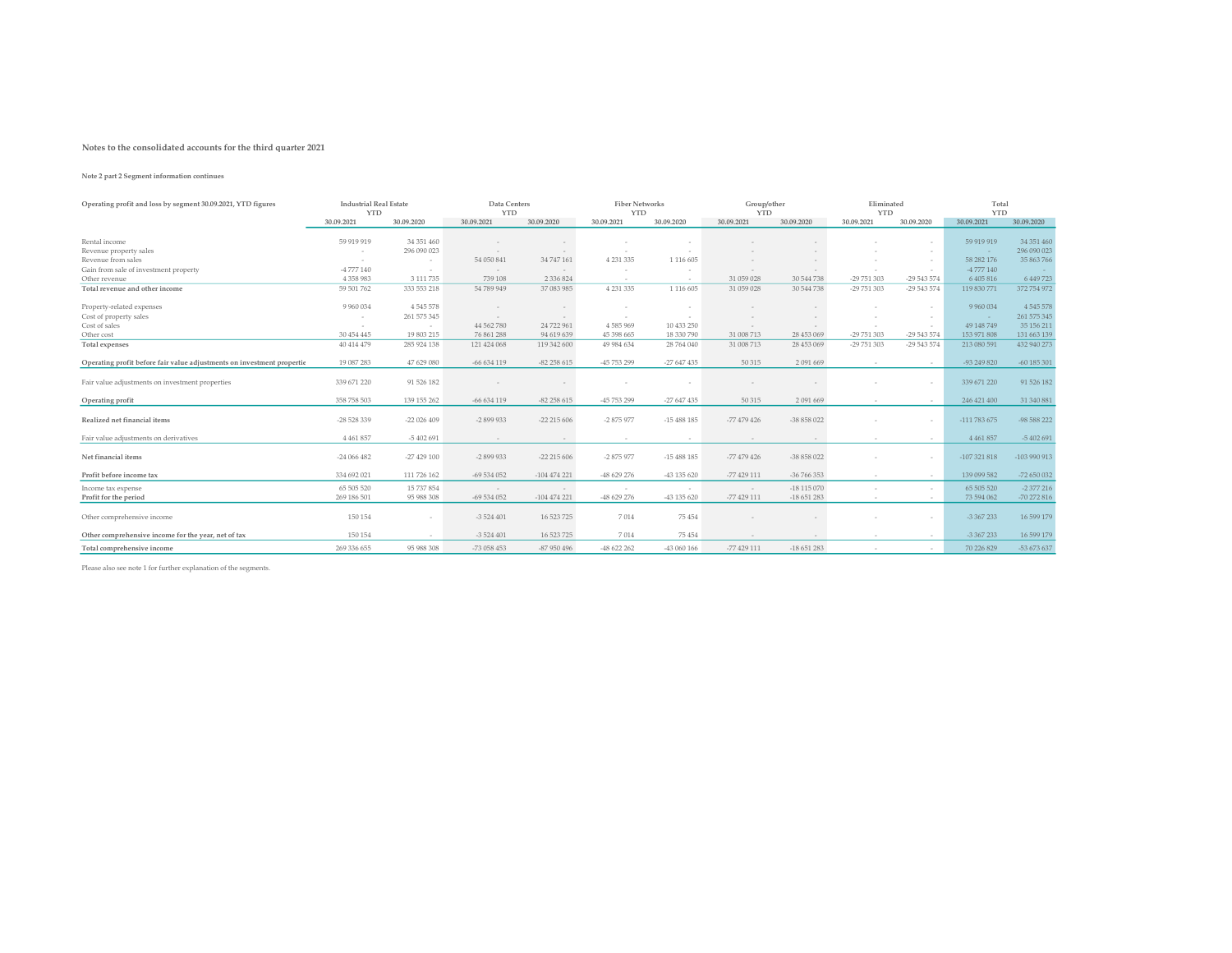### Note 2 part 3 Revenue from contracts with customers

Set out below is the disaggregation of the group's revenue from contracts with customers

All operating activities are based in Norway, Denmark and the United Kingdom.

| Segments, QTD figures                       | <b>Industrial Real Estate</b> |            | Data Centers  |            |            | <b>Fiber Networks</b> | Group/other   |            | Eliminated    |             | Total         |            |
|---------------------------------------------|-------------------------------|------------|---------------|------------|------------|-----------------------|---------------|------------|---------------|-------------|---------------|------------|
|                                             | Ouarter ended                 |            | Quarter ended |            |            | Quarter ended         | Quarter ended |            | Quarter ended |             | Ouarter ended |            |
|                                             | 30.09.2021                    | 30.09.2020 | 30.09.2021    | 30.09.2020 | 30.09.2021 | 30.09.2020            | 30.09.2021    | 30.09.2020 | 30.09.2021    | 30.09.2020  | 30.09.2021    | 30.09.2020 |
|                                             |                               |            |               |            |            |                       |               |            |               |             |               |            |
| Rental income                               | 26 006 260                    | 11 908 583 |               |            |            |                       |               |            |               |             | 26 006 260    | 11 908 583 |
| Revenue property sales                      |                               | $\sim$     |               |            | $\sim$     |                       |               |            |               |             |               |            |
| Revenue from sales                          |                               |            | 19 353 472    | 11766683   | 596 768    | 287721                |               |            |               |             | 20 950 240    | 12 054 404 |
| Gain from sale of investment property       |                               | $\sim$     |               | $\sim$     | $\sim$     |                       |               |            |               |             |               |            |
| Other revenue                               |                               |            |               |            |            |                       |               |            |               |             |               |            |
| - Shared costs tenants                      | 2 3 8 1 8 5 6                 | 2 057 435  | 352 081       | $-2874957$ | $\sim$     |                       |               |            |               |             | 2 733 937     | $-817522$  |
| - Revenue from construction projects        |                               | $\sim$     |               |            | $\sim$     |                       |               |            |               |             |               |            |
| - Business management/other                 |                               | $\sim$     |               |            |            |                       | 8 0 8 4 4 5 8 | 10 471 122 | -7 730 536    | $-11397858$ | 353 922       | $-926736$  |
| Total revenue from contracts with customers | 28 388 116                    | 13 966 018 | 19 705 553    | 8 891 726  | 596 768    | 287721                | 8 0 8 4 4 5 8 | 10 471 122 | -7 730 536    | $-11397858$ | 50 044 359    | 22 218 729 |

| Segments, YTD figures                       | <b>Industrial Real Estate</b> |                | Data Centers |               | <b>Fiber Networks</b>    |            | Group/other |            | Eliminated  |             | Total       |               |
|---------------------------------------------|-------------------------------|----------------|--------------|---------------|--------------------------|------------|-------------|------------|-------------|-------------|-------------|---------------|
|                                             | <b>YTD</b>                    |                | <b>YTD</b>   |               | <b>YTD</b>               |            | <b>YTD</b>  |            | <b>YTD</b>  |             | <b>YTD</b>  |               |
|                                             | 30.09.2021                    | 30.09.2020     | 30.09.2021   | 30.09.2020    | 30.09.2021               | 30.09.2020 | 30.09.2021  | 30.09.2020 | 30.09.2021  | 30.09.2020  | 30.09.2021  | 30.09.2020    |
|                                             |                               |                |              |               |                          |            |             |            |             |             |             |               |
| Rental income                               | 59 919 919                    | 34 351 460     |              |               |                          |            |             |            |             |             | 59 919 919  | 34 351 460    |
| Revenue property sales                      |                               | 296 090 023    |              |               |                          |            |             |            |             |             |             | 296 090 023   |
| Revenue from sales                          |                               |                | 54 050 841   | 34 747 161    | 4 231 335                | 1 116 605  |             |            |             |             | 58 282 176  | 35 863 766    |
| Gain from sale of investment property       | $-4777140$                    | $\overline{a}$ |              | $\sim$        | $\sim$                   | $\sim$     |             |            |             | $\sim$      | $-4777140$  |               |
| Other revenue                               |                               |                |              |               |                          |            |             |            |             |             |             |               |
| - Shared costs tenants                      | 4 3 5 8 9 8 3                 | 3 111 735      | 739 108      | 2 3 3 6 8 2 4 |                          |            |             |            |             |             | 5 098 091   | 5 4 4 8 5 5 9 |
| - Revenue from construction projects        |                               | -              |              | $\sim$        | $\overline{\phantom{a}}$ | $\sim$     |             |            |             | $\sim$      |             |               |
| - Business management/other                 |                               | $\sim$         |              | $\sim$        | $\sim$                   |            | 31 059 028  | 30 544 738 | -29 751 303 | $-29543574$ | 1 307 725   | 1 001 164     |
| Total revenue from contracts with customers | 59 501 762                    | 333 553 218    | 54 789 949   | 37 083 985    | 1 231 335                | 1 116 605  | 31 059 028  | 30 544 738 | -29 751 303 | $-29543574$ | 119 830 771 | 372 754 972   |

The group is not dependent on any single, large customer, as it has multiple business areas and a wide range of customers.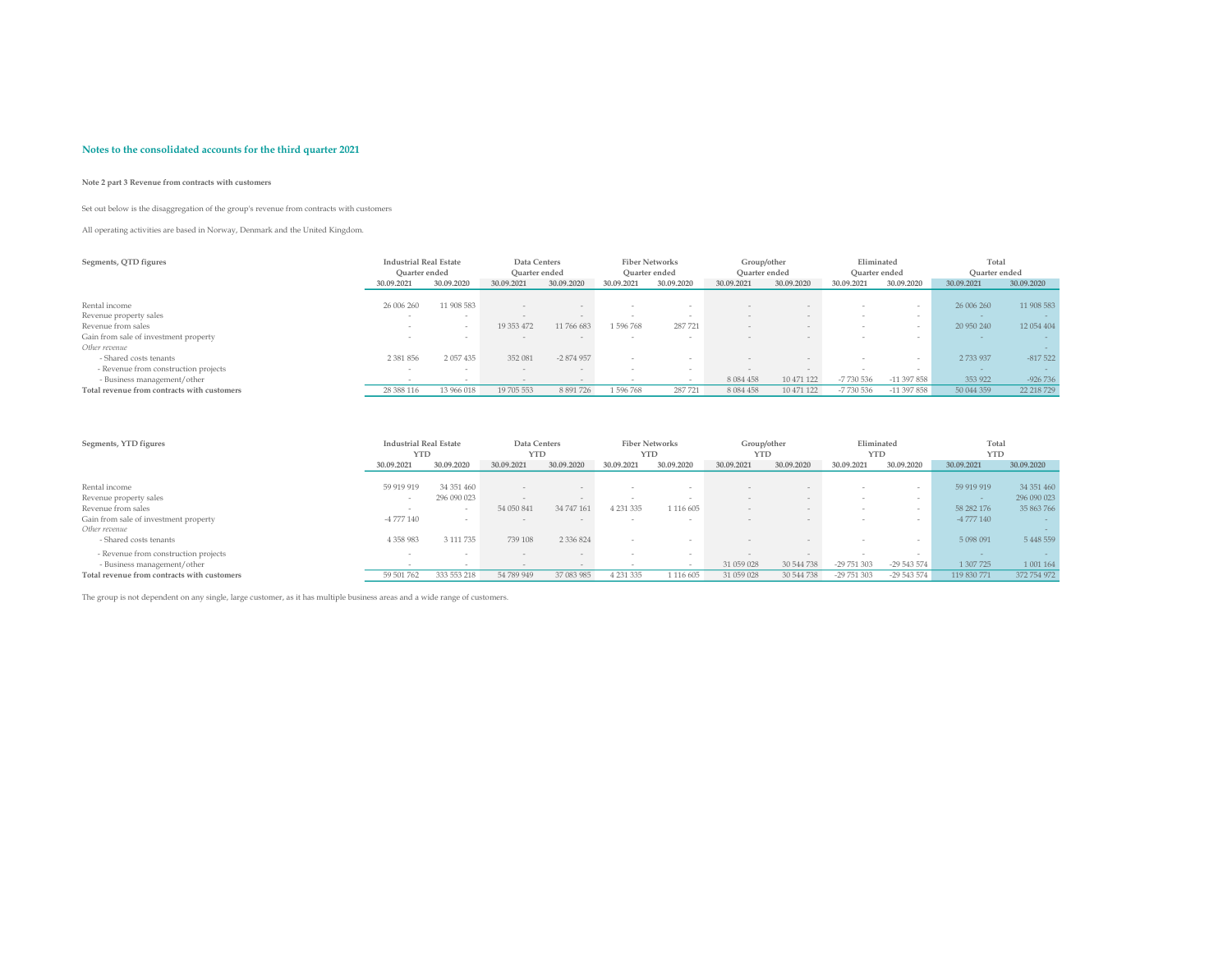Note 3 Investment property

| Investment property                          | YTD           | Year ended    |               |
|----------------------------------------------|---------------|---------------|---------------|
|                                              | 30.09.2021    | 30.09.2020    | 31.12.2020    |
| Fair value 1.1                               | 1777 178 999  | 1 005 171 135 | 1 005 171 135 |
| Additions:                                   |               |               |               |
| - Capital expenditure                        | 203 742 598   | 107 078 734   | 422 742 168   |
| - Acquisition of property                    | 657 014 148   | 45 000 000    | 148 211 100   |
| - Exchange differences foreign currency      | $-6962874$    |               |               |
| Transferred to property under development    | -40 134 018   |               | $-16600000$   |
| Changes in fair value                        | 339 671 220   | 91 526 182    | 217 654 596   |
| Fair value 30.09                             | 2 930 510 073 | 1 248 776 051 | 1777 178 999  |
| Income and expenses from investment property |               |               |               |
|                                              |               |               |               |

| Income from rent                    | 59 919 919 | 34 351 460 | 45 405 073 |
|-------------------------------------|------------|------------|------------|
| Expenses related to leased property | -9 960 034 | -4 545 578 | -4 159 000 |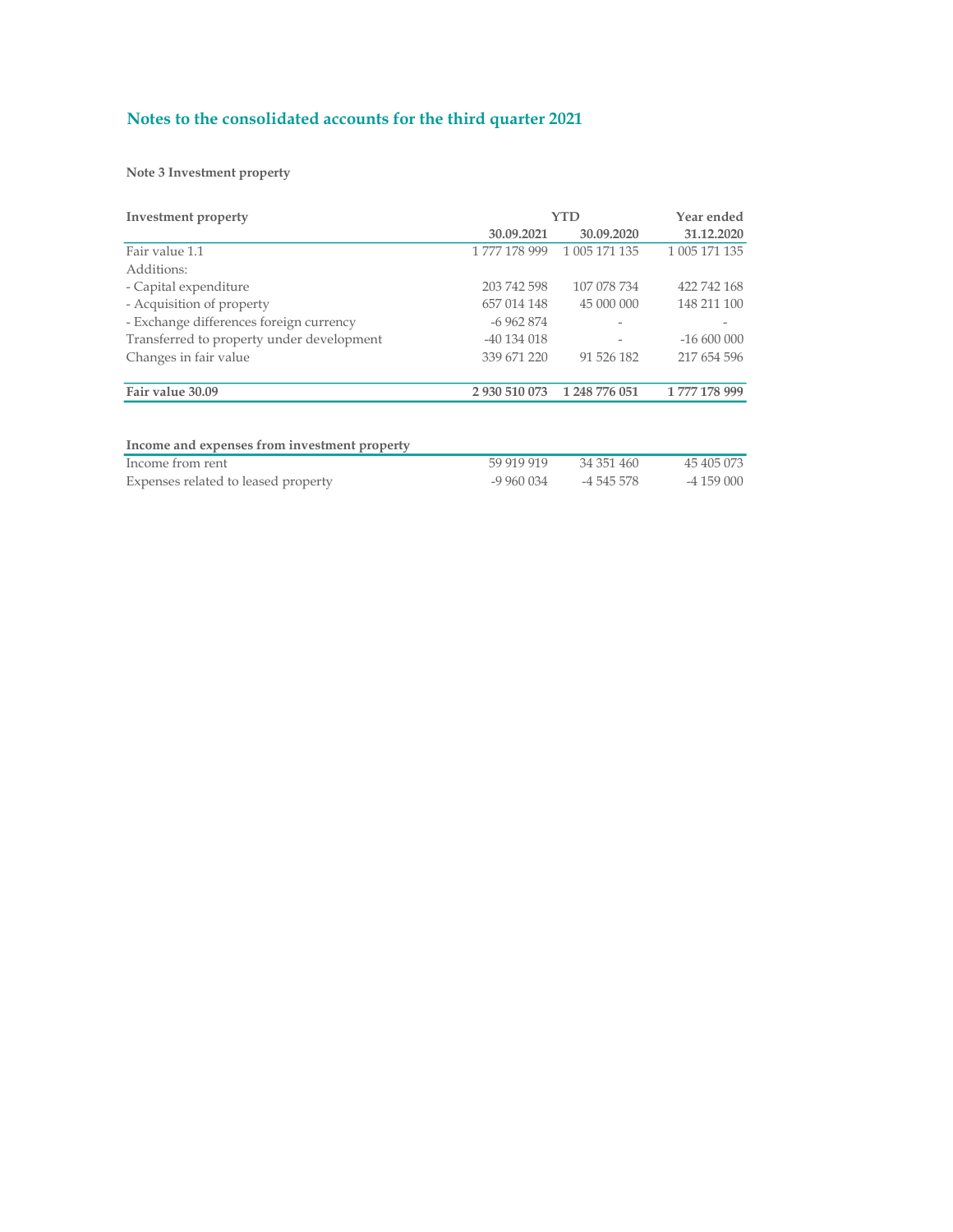#### Note 3 Investment property continues

All investment properties are valued using discounted cash flow. Key factors are ongoing revenue and expenses relating to the property, market lease,<br>discount factor and inflation. Macro economic assumptions are used, but rate, the property location, attractiveness, quality and the general market conditions for real estate, credit market, solidity of tenants and contracts are<br>considered. The sensitivity when evaluating fair value for invest the properties.

| Future leasing payments: |  |
|--------------------------|--|
|--------------------------|--|

|                             | The payments are estimated based on actual location, type and condition of the current building.<br>The estimates are supported by existing leases, as well as recently lease agreements for similar<br>properties in the same area. |
|-----------------------------|--------------------------------------------------------------------------------------------------------------------------------------------------------------------------------------------------------------------------------------|
| Discount rate:              |                                                                                                                                                                                                                                      |
|                             | The discount rate is based on existing market rates, adjusted for the estimated uncertainty<br>in terms of size and future cash flows.                                                                                               |
| <b>Estimated vacancies:</b> |                                                                                                                                                                                                                                      |
|                             | The estimate is firmly set on the basis of the actual market conditions and the expected<br>market conditions at the end of existing leases.                                                                                         |
| Cost of Ownership:          |                                                                                                                                                                                                                                      |
|                             | The cost of ownership expenses are estimated based on the estimated maintenance costs regarding<br>maintaining the building's capacity over its economic lifetime.                                                                   |

#### Fair value of investment property

Investment property is recognized at fair value based on estimation of value from a certified independent party, Akershus Eiendom AS. The<br>valuation is carried out semi-annually, last performed as of June 30, 2021. Please r Financial Statement in the 2020 annual report for further information.

| Property under development                  |             | <b>YTD</b>               |              |
|---------------------------------------------|-------------|--------------------------|--------------|
|                                             | 30.09.2021  | 30.09.2020               | 31.12.2020   |
| Value 1.1                                   | 19 599 354  | 209 519 310              | 209 519 310  |
| Additions:                                  |             |                          |              |
| - Reclassification from investment property | 40 134 018  | $\overline{\phantom{a}}$ | 16 600 000   |
| - Additions                                 | 95 950 854  | 52 056 035               | 55 055 389   |
| - Sale of property under development        | $\sim$      | $-261575345$             | $-261575345$ |
|                                             |             |                          |              |
| Inventory value 30.09                       | 155 684 226 | $\sim$                   | 19 599 354   |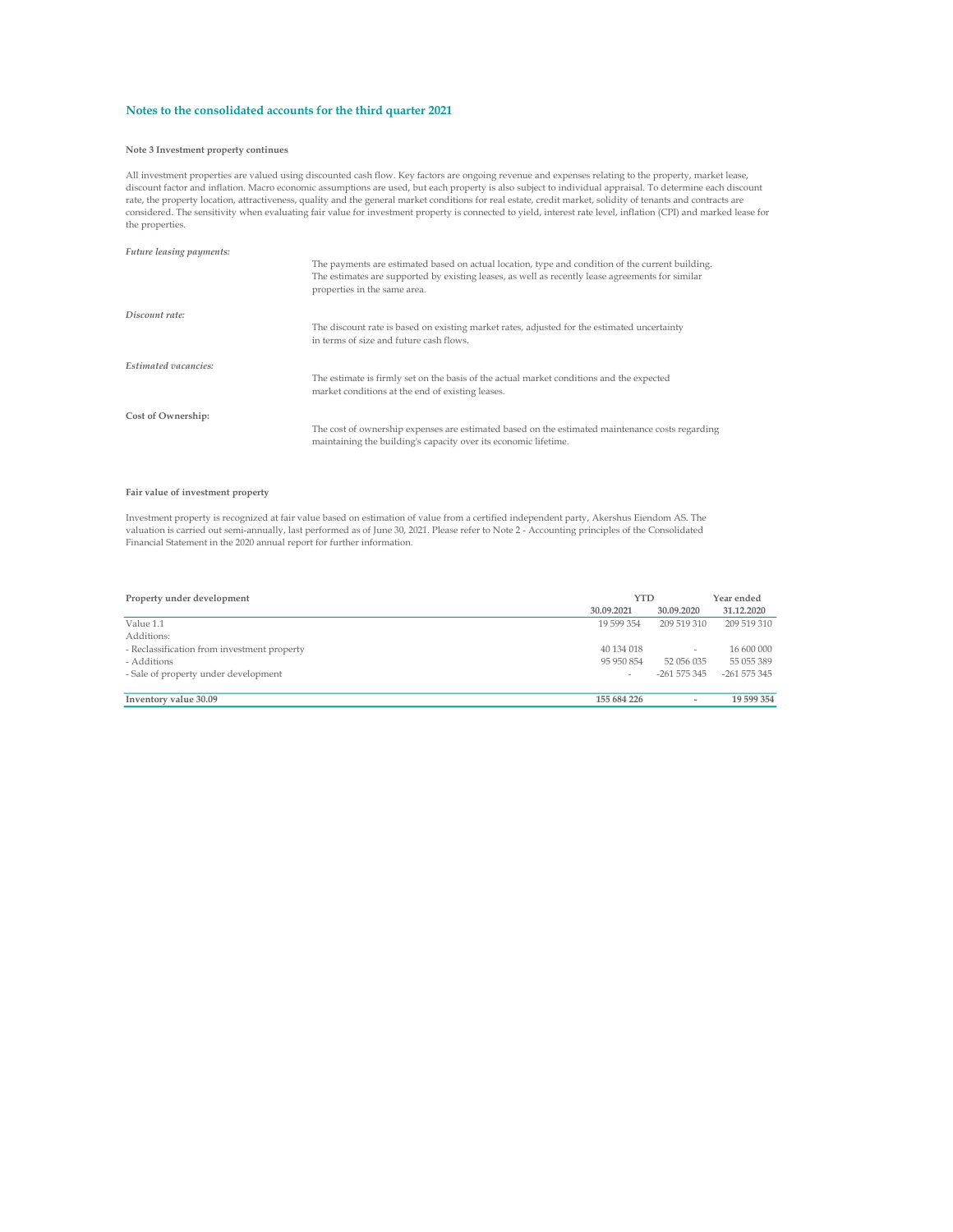### Note 4 Property, plant & Equipment

|                                         | Datacenter<br>buildings | Datacenter<br>technical | Datacenter<br>land  | Under<br>construction | Other fixed<br>assets | Fiber<br>infrastructure | Total         |
|-----------------------------------------|-------------------------|-------------------------|---------------------|-----------------------|-----------------------|-------------------------|---------------|
| Accumulated cost                        |                         | infrastructure          |                     |                       |                       |                         |               |
| Balance at January 1, 2020              | 66 736 855              | 165 906 284             | 95 533 197          | 238 317 331           | 21 835 874            | 599 511 771             | 1 187 841 312 |
| Additions                               | 4 9 8 4 9 4 8           | 15 050 893              | 6 366 647           | 7 073 329             | 6 3 9 4 1 1 6         | 112 235 459             | 152 105 392   |
| Disposals                               | $\sim$                  |                         |                     |                       |                       |                         |               |
| Exchange differences                    | 8 3 6 3 3 2 5           | 792 339                 | 857968              | 225 124               |                       |                         | 10 238 756    |
| Transfer from assets under construction | 131 722 576             | 94 155 634              | 7109328             | -232 987 538          |                       |                         |               |
| Balance at September 30, 2020           | 211 807 704             | 275 905 150             | 109 867 140         | 12 628 246            | 28 229 990            | 711 747 230             | 1 350 185 460 |
| Balance at January 1, 2021              | 215 612 421             | 318 695 720             | 110 893 128         | 25 902 262            | 22 945 209            | 770 135 261             | 1 464 184 001 |
| Additions                               | 2 2 8 4 1 4 0           | 82 625 260              | 10 290 663          | 26 712 892            | 606 173               | 128 534 171             | 251 053 298   |
| Disposals                               |                         |                         |                     |                       |                       | -203 943 707            | -203 943 707  |
| Transfer from assets under construction |                         |                         |                     |                       |                       |                         |               |
| Reclassification from intangible assets |                         |                         |                     | 2 643 642             |                       | $\sim$                  | 2 643 642     |
| Exchange differences                    | -5743879                | $-232582$               | $-208076$           | $-231$ 192            |                       |                         | $-6415728$    |
| Balance at September 30, 2021           | 212 152 682             | 401 088 398             | 120 975 715         | 55 027 604            | 23 551 382            | 694 725 726             | 1 507 521 507 |
| Accumulated depreciation                |                         |                         |                     |                       |                       |                         |               |
| Balance at January 1, 2020              | 6 885 543               | 27 421 217              | 1 330 129           |                       | 7736361               | 3 218 685               | 46 591 935    |
| Depreciation charge for the period      | 1 622 056               | 16 647 266              | 785 766             |                       | 3 480 970             | 3 114 892               | 25 650 950    |
| Other adjustments - currency            | $-626057$               | -3 242 910              | $-155704$           |                       |                       |                         | $-4024671$    |
| Balance at September 30, 2020           | 7881542                 | 40 825 573              | 1 960 191           | $\sim$                | 11 217 331            | 6 3 3 5 7 7             | 68 218 214    |
|                                         |                         |                         |                     |                       |                       |                         |               |
| Balance at January 1, 2021              | 9 9 3 4 8 0 4           | 41 830 823              | 2 170 212<br>647960 |                       | 12 548 791            | 7460883<br>5 002 801    | 73 945 513    |
| Depreciation charge for the period      | 6 243 058               | 11 017 436              |                     |                       | 2743992               |                         | 25 655 248    |
| Other adjustments - currency            | $-92745$                | $-302971$               | $-16156$            |                       |                       | $\sim$                  | -411 873      |
| Balance at September 30, 2021           | 16 085 117              | 52 545 288              | 2 802 016           | $\sim$                | 15 292 783            | 12 463 684              | 99 188 888    |
| Net book value                          |                         |                         |                     |                       |                       |                         |               |
| At January 1, 2020                      | 59 851 312              | 138 485 067             | 94 203 068          | 238 317 331           | 14 099 513            | 596 293 086             | 1 141 249 377 |
| At September 30, 2020                   | 203 926 162             | 235 079 577             | 107 906 949         | 12 628 246            | 17 012 659            | 705 413 653             | 1 281 967 246 |
| At January 1, 2021                      | 205 677 617             | 276 864 897             | 108 722 916         | 25 902 262            | 10 396 418            | 762 674 378             | 1 390 238 488 |
| At September 30, 2021                   | 196 067 565             | 348 543 110             | 118 173 699         | 55 027 604            | 8 258 599             | 682 262 042             | 1 408 332 619 |

Expected useful economic life 50 years 5-35 years 5-35 years - 4-10 years 20-30 years 20-30 years 20-30 years

Property, plant and equipment is located in Norway, Denmark and the United Kingdom.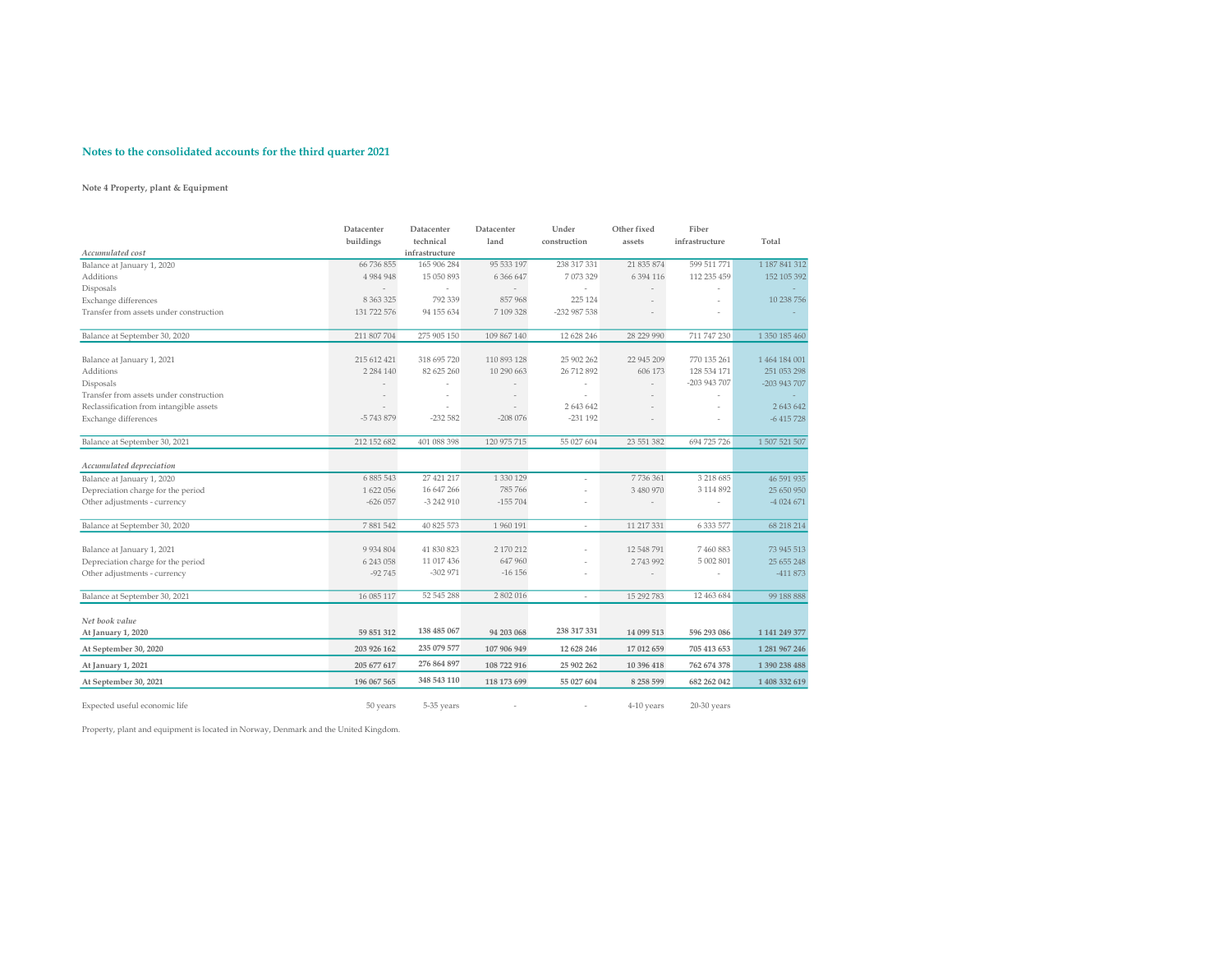Note 5 Intangible assets

|                                                                | Goodwill   | Software<br>licenses | Other intangible<br>assets | Total                |
|----------------------------------------------------------------|------------|----------------------|----------------------------|----------------------|
| Cost                                                           |            |                      |                            |                      |
| Balance at January 1, 2020                                     | 16 947 796 | 1856563              | 3 159 480                  | 21 963 839           |
| <b>Additions</b>                                               |            | 38 350               | 435 370                    | 473720               |
| Balance at September 30, 2020                                  | 16 947 796 | 1894913              | 3 594 850                  | 22 437 559           |
| Balance at January 1, 2021<br>Additions                        | 16 947 796 | 1894913              | 3 695 105<br>3648          | 22 537 814<br>3648   |
| Transfer to property, plant & equipment                        |            |                      | $-2643642$                 | $-2643642$           |
| Other adjustments - currency                                   |            |                      |                            |                      |
| Balance at September 30, 2021                                  | 16 947 796 | 1894913              | 1 055 111                  | 19 897 820           |
| Accumulated amortization and impairment                        |            |                      |                            |                      |
| Balance at January 1, 2020                                     |            | 640 161              | $\overline{a}$             | 640 161              |
| Amortization charge for the year                               |            | 284 237              |                            | 284 237              |
| Balance at September 30, 2020                                  |            | 924 398              | $\overline{a}$             | 924 398              |
| Balance at January 1, 2021<br>Amortization charge for the year |            | 1 012 997<br>275 017 | 49 478<br>55 851           | 1 062 475<br>330 868 |
| Balance at September 30, 2021                                  |            | 1 288 014            | 105 329                    | 1 393 343            |
| Net book value                                                 | 16 947 796 | 1 216 402            | 3 159 480                  | 21 323 678           |
| At January 1, 2020                                             |            |                      |                            |                      |
| At September 30, 2020                                          | 16 947 796 | 970 515              | 3594850                    | 21 513 161           |
| At January 1, 2021                                             | 16 947 796 | 881 916              | 3 645 627                  | 21 475 339           |
| At September 30, 2021                                          | 16 947 796 | 606 899              | 949 782                    | 18 504 477           |

Current estimates of useful economic live of intangible assets are as follows:

Goodwill: indefinite Software licenses: 3-5 years Software under development: n.a.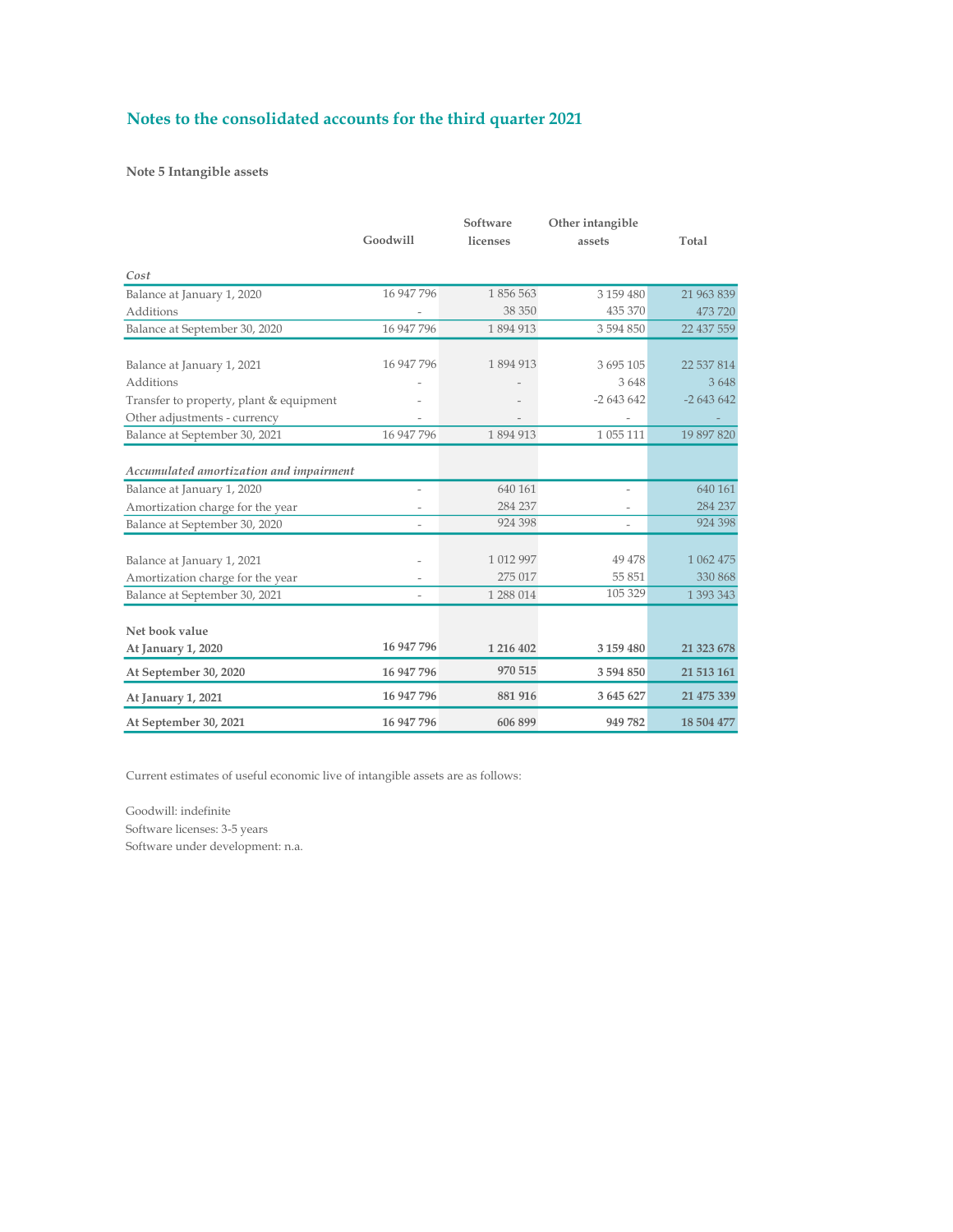Note 6 Derivative financial instruments

| Assets                             | 30.09.2021    | 30.09.2020               | 31.12.2020  |  |
|------------------------------------|---------------|--------------------------|-------------|--|
| Interest rate swaps                | 985 580       | $\overline{\phantom{0}}$ |             |  |
| <b>Total assets</b>                | 985 580       |                          |             |  |
|                                    |               |                          |             |  |
| Liabilities                        | 30.09.2021    | 30.09.2020               | 31.12.2020  |  |
| Interest rate swaps                | $-11104478$   | -17 048 419              | -14 580 755 |  |
| <b>Total liabilities</b>           | $-11$ 104 478 | -17 048 419              | -14 580 755 |  |
|                                    |               |                          |             |  |
|                                    |               |                          |             |  |
| Interest rate swaps                | 30.09.2021    | 30.09.2020               | 31.12.2020  |  |
|                                    |               |                          |             |  |
| Naminal amount intovact rate quano | 100.040.000   | 10.560.000               | 10.560.000  |  |

Nominal amount interest rate swaps -199 060 000 -40 560 000 -40 560 000 -40 560 000 -40 560 000 -40 560 000 -40 560 000 -40 560 000 -40 560 000 -40 560 000 -40 560 000 -40 560 000 -40 560 000 -40 560 000 -40 560 000 -40 56  $\overline{\rm Total}$ nominal amount

The Company receives floating interest and pay fixed interest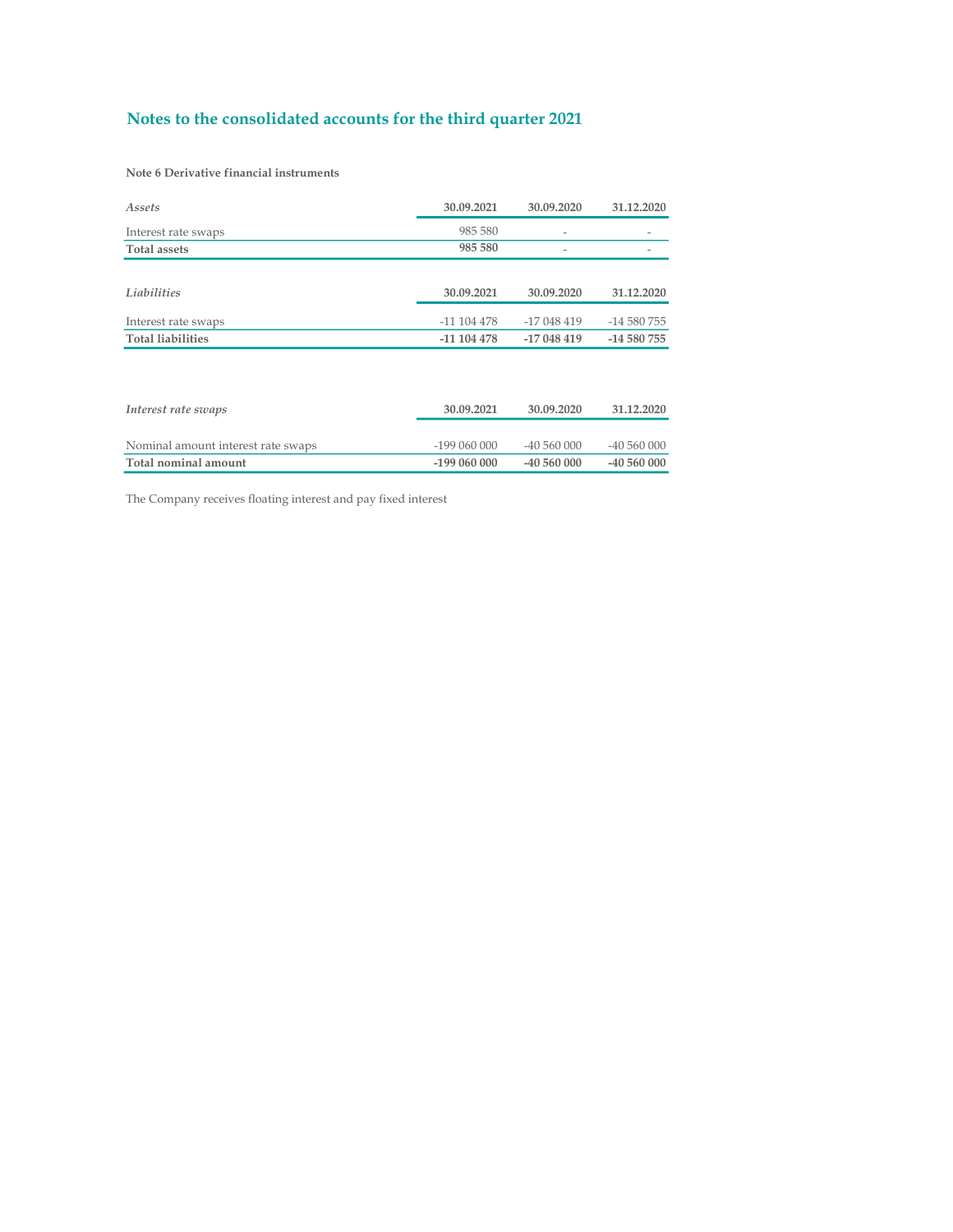Note 7 Financial assets and liabilities

|                                         | Carrying amount | Fair value                        | Carrying amount     | Fair value       | Carrying amount Fair value        |               |
|-----------------------------------------|-----------------|-----------------------------------|---------------------|------------------|-----------------------------------|---------------|
|                                         |                 | as at 30.09.2021 as at 30.09.2021 | as at 30.09.2020    | as at 30.09.2020 | as at 31.12.2020 as at 31.12.2020 |               |
| Non-current financial assets            |                 |                                   |                     |                  |                                   |               |
| Derivative financial instruments        | 985 580         | 985 580                           |                     |                  |                                   |               |
| Receivable associated company           | 13 479 300      | 13 479 300                        |                     |                  |                                   |               |
| Other receivables - non-current         | 5 437 117       | 5 437 117                         | 723 812             | 723 812          | 3 491 359                         | 3 491 359     |
| Investment in shares                    | 11 798 322      | 11 798 322                        | 4798323             | 4798323          | 4798323                           | 4798323       |
| Total non-current financial assets      | 31 700 319      | 31 700 319                        | 5 5 2 2 1 3 5       | 5 5 2 2 1 3 5    | 8 289 682                         | 8 2 8 9 6 8 2 |
| Current financial assets                |                 |                                   |                     |                  |                                   |               |
| Trade and other receivables             | 166 699 225     | 166 699 225                       | 153 453 729         | 153 453 729      | 161 882 002                       | 161 882 002   |
| Investment in shares                    | 397 552         | 397 552                           | 391 002             | 391 002          | 748 502                           | 748 502       |
| Cash and cash equivalents               | 667 636 897     | 667 636 897                       | 634 787 740         | 634 787 740      | 573 319 872                       | 573 319 872   |
| Total current financial assets          | 834 733 674     | 834 733 674                       | 788 632 471         | 788 632 471      | 735 950 376                       | 735 950 376   |
| <b>Total financial assets</b>           | 866 433 993     | 866 433 993                       | 794 154 606         | 794 154 606      | 744 240 058                       | 744 240 058   |
|                                         |                 |                                   |                     |                  |                                   |               |
| Non-current financial liabilities       |                 |                                   |                     |                  |                                   |               |
| Bond loan                               | 2 407 364 098   | 2 407 364 098                     | 1 941 511 784       | 1 941 511 784    | 2 058 321 132                     | 2 058 321 132 |
| Borrowings                              | 792 706 685     | 792 706 685                       | 300 664 764         | 300 664 764      | 364 500 050                       | 364 500 050   |
| Other long-term liabilities             | 48 028 598      | 48 028 598                        | 25 000 000          |                  | 48 000 000                        | 48 000 000    |
| Derivative financial instruments        | 9 825 461       | 9 825 461                         | 15 084 777          | 15 084 777       | 12 901 340                        | 12 901 340    |
| Total non-current financial liabilities | 3 257 924 842   | 3 257 924 842                     | 2 2 8 2 2 6 1 3 2 5 | 2 257 261 325    | 2 483 722 522                     | 2 483 722 522 |
| Current financial liabilities           |                 |                                   |                     |                  |                                   |               |
| Trade payables                          | 31 577 978      | 31 577 978                        | 54 040 983          | 54 040 983       | 103 478 480                       | 103 478 480   |
| Short-term portion of borrowings        | 90 100 000      | 90 100 000                        | 180 900 999         | 180 900 999      | 259 385 019                       | 259 385 019   |
| Short-term portion of derivatives       | 1 279 017       | 1 279 017                         | 1963 642            | 1 963 642        | 1679416                           | 1679416       |
| Other payables                          | 164 772 085     | 164 772 085                       | 135 561 308         | 135 561 308      | 191 254 197                       | 191 254 197   |
| Total current financial liabilities     | 287 729 080     | 287 729 080                       | 372 466 932         | 372 466 932      | 555 797 112                       | 555 797 112   |
| <b>Total financial liabilities</b>      | 3 545 653 922   | 3545653922                        | 2 654 728 257       | 2 629 728 257    | 3 039 519 633                     | 3 039 519 633 |

### Fair value hierarchy for financial instruments recognized at fair value

Financial derivatives recognized at fair value are interest rate swaps.

The valuations are based on second level input in the fair value hierarchy of IFRS 13.

### Fair value of financial instruments recognised at amortised cost

For trade receivables, trade payables and other short-term receivables and payables, the carrying amount is a reasonable approximation for fair value due to the short term nature of these assets and liabilities. The borrowings has an interest rate that is considered similar to the terms the Group could achieve as of September 30, 2021 and carrying amount of the borrowings is considered not to be significantly different from the fair value.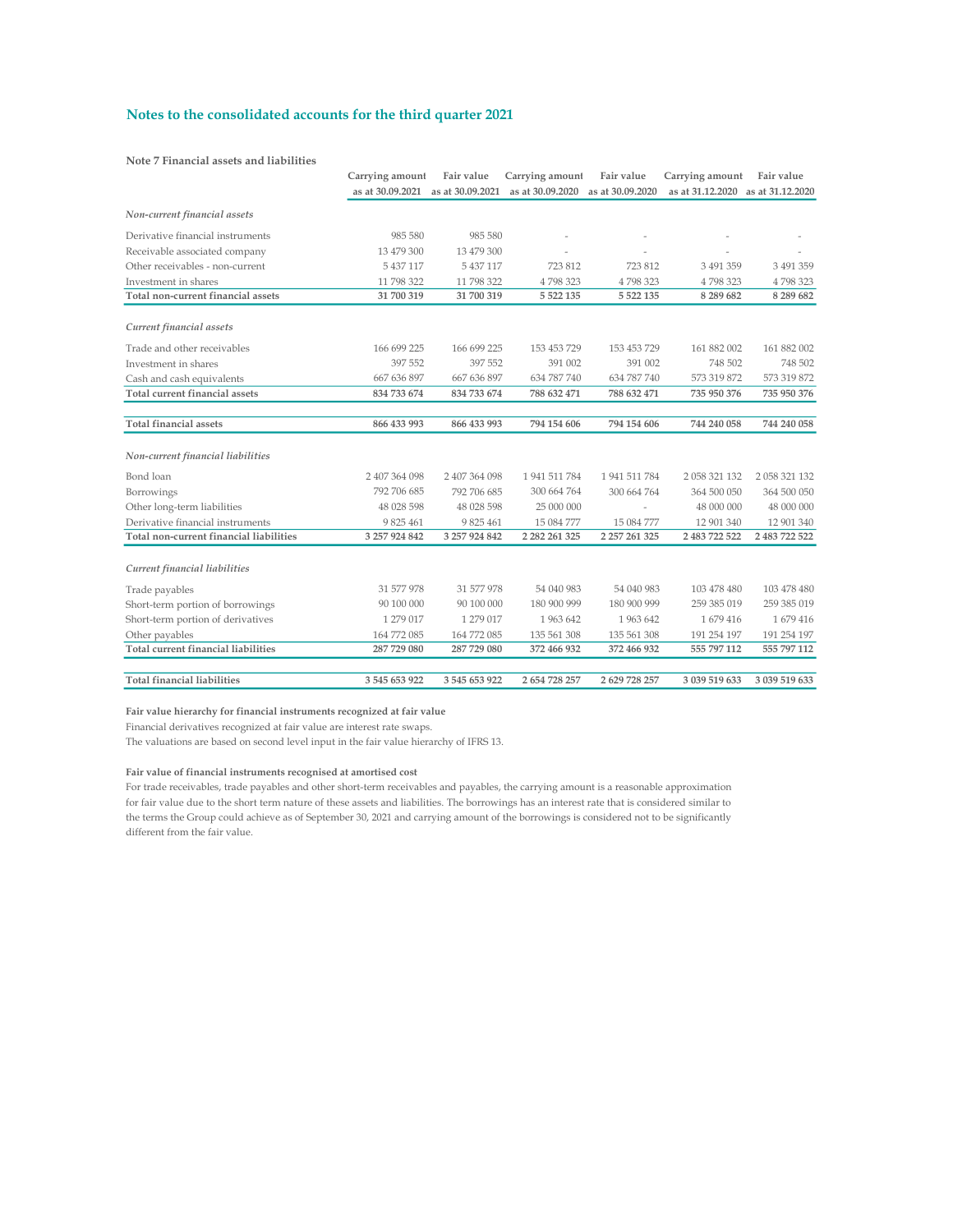### Note 8 Paid in equity and shareholders

| Note 5 Paid in equity and shareholders                                                 |                          |                          |            |                |               |            |
|----------------------------------------------------------------------------------------|--------------------------|--------------------------|------------|----------------|---------------|------------|
|                                                                                        |                          |                          |            | 30.09.2021     | 30.09.2020    | 31.12.2020 |
| Share capital                                                                          |                          |                          |            | 100 000        | 100 000       | 100 000    |
|                                                                                        |                          |                          |            |                |               |            |
| Change in paid in equity and share premium:                                            |                          |                          |            |                |               |            |
|                                                                                        |                          | <b>Total shares</b>      |            |                | Share capital |            |
|                                                                                        |                          |                          |            |                | (IN NOK)      |            |
|                                                                                        | 30.09.2021               | 30.09.2020               | 31.12.2020 | 30.09.2021     | 30.09.2020    | 31.12.2020 |
| Ordinary shares                                                                        |                          |                          |            |                |               |            |
| Issued stock and paid in capital                                                       |                          |                          |            |                |               |            |
| At the beginning of the year                                                           | 100                      | 100                      | 100        | 100 000        | 100 000       | 100 000    |
| Capital increase                                                                       | $\overline{\phantom{a}}$ | $\overline{\phantom{a}}$ | $\sim$     | $\overline{a}$ | $\sim$        | ٠          |
| At the end of the period                                                               | 100                      | 100                      | 100        | 100 000        | 100 000       | 100 000    |
|                                                                                        |                          |                          |            |                |               |            |
| The total numer of shares are 100, each valued at NOK 1,000, and NOK 100,000 in total. |                          |                          |            |                |               |            |

The company's largest shareholders at 30.09

| Largest shareholders            | Type of account | Country | Number of ordinary<br>shares | Share % |  |
|---------------------------------|-----------------|---------|------------------------------|---------|--|
| Peder Nærbø                     | Ordinary        | Norway  | 100                          | $100\%$ |  |
| Total number of shares at 30.09 |                 |         | 100                          | $100\%$ |  |

#### Shareholder loan - Related party disclosures

|                                    | 30.09.2021 30.09.2020 31.12.2020 |            |
|------------------------------------|----------------------------------|------------|
| Short-term mortgage to shareholder | 27 587 965 23 128 979            | 22 830 161 |
|                                    |                                  |            |

Mortgages are charged with an interest rate of 1.5 % p.a., in line with the normal interest rate for the taxation of low-cost loans to an<br>employer. The incurred interest was NOK 277,772 as of September 2021 and NOK 401,500

#### Dividend

The Company has paid a dividend of NOK 7.0 million as of September 30, 2021.

### Average number of shares

Basic and diluted earnings per share are calculated by dividing total comprehensive income attributable to shareholders in the parent Company by the weightet average number of ordinary shares outstanding during the year.

|                                                                                            | 30.09.2021 | 30.09.2020  | 31.12.2020  |
|--------------------------------------------------------------------------------------------|------------|-------------|-------------|
| Total comprehensive income, net of tax, attributable to shareholders in the parent Company | 6 101 377  | -52 979 233 | -53 992 257 |
| Weighted average number of outstanding shares                                              | 100        | 100         | 100         |
| Basic and diluted earnings per share                                                       | 61 014     | $-529792$   | $-539933$   |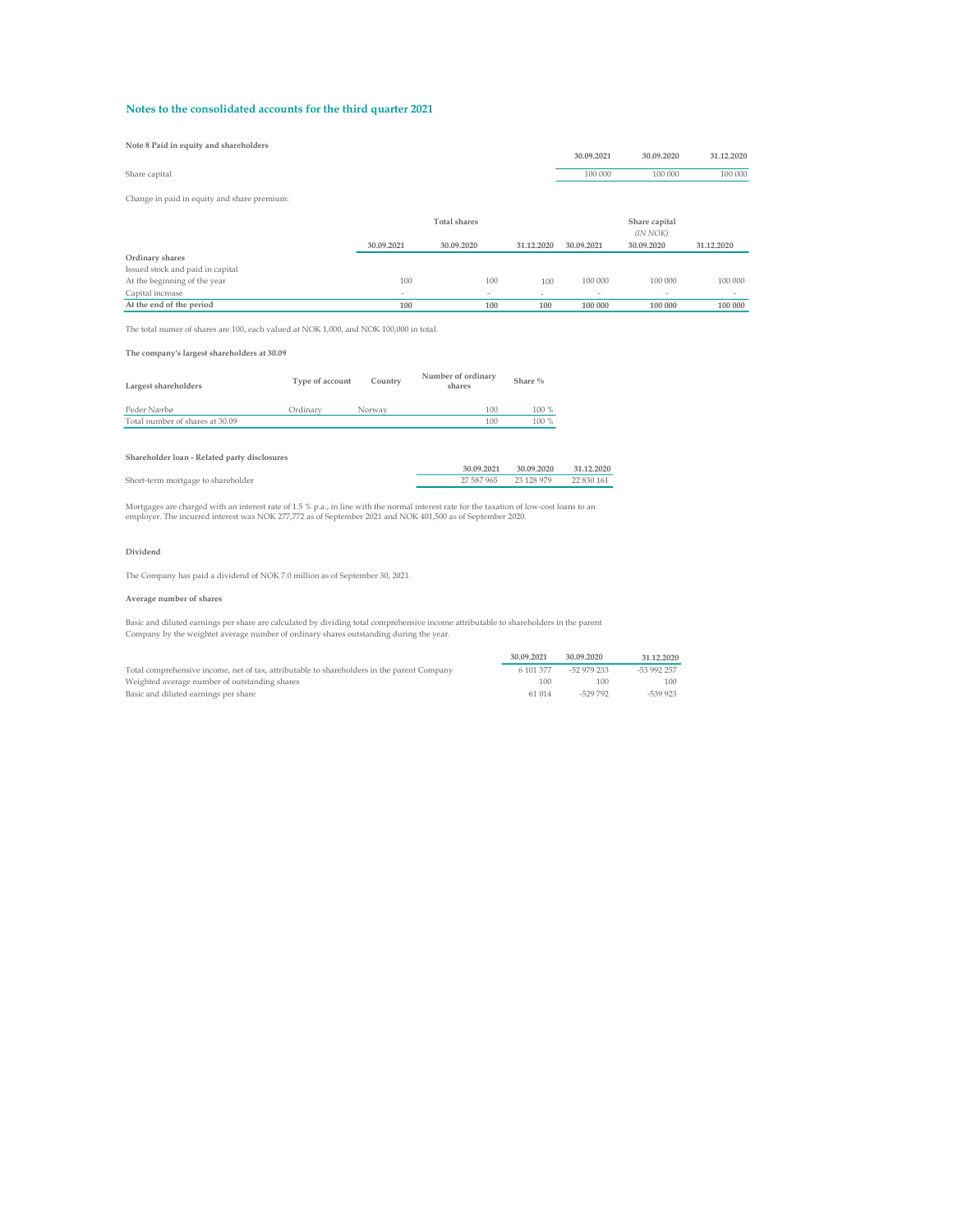Note 9 Leases - group as a lessee (IFRS 16 disclosure)

| Right of use assets     |              | Office    | Land and      |              |
|-------------------------|--------------|-----------|---------------|--------------|
|                         | Seafiber     | equipment | buildings     | Total        |
| Balance at 01 January   | 21 386 890   | 231 104   | 9 979 277     | 31 597 271   |
| Depreciations           | $-1$ 132 247 | $-131605$ | -997 928      | $-2,261,780$ |
| Balance at 30 September | 20 254 643   | 99 499    | 8 9 8 1 3 4 9 | 29 335 491   |

Lease liabilities

| Maturity analysis - contractual undiscounted cash flows                        | 30.09.2021  | 30.09.2020 |  |
|--------------------------------------------------------------------------------|-------------|------------|--|
|                                                                                |             |            |  |
| Less than one year                                                             | 4 124 147   | 4 272 915  |  |
| Between one and five years                                                     | 16 29 6 439 | 16 358 023 |  |
| More than five years                                                           | 22 633 227  | 26 695 790 |  |
| Total undiscounted lease liabilities at 30 September                           | 43 053 813  | 47 326 728 |  |
| Lease liabilities included in the statement of financial position at 30 Septem | 30 501 846  | 32 839 502 |  |
|                                                                                |             |            |  |
|                                                                                |             |            |  |
| Amount recognised in profit or loss                                            | 30.09.2021  |            |  |
|                                                                                |             |            |  |
| Interest on lease liabilities                                                  | 1 430 560   |            |  |
|                                                                                |             |            |  |
| Amount recognised in cash flow statement                                       |             |            |  |
| Total cash flow from leases                                                    | 3 807 040   |            |  |
|                                                                                |             |            |  |

### Other information

The Group does not recognize right of use assets and lease liabilities for short term leases or leases where the underlying assets has low value. The lease payments for such leases are recognised as costs linearly over the lease periods.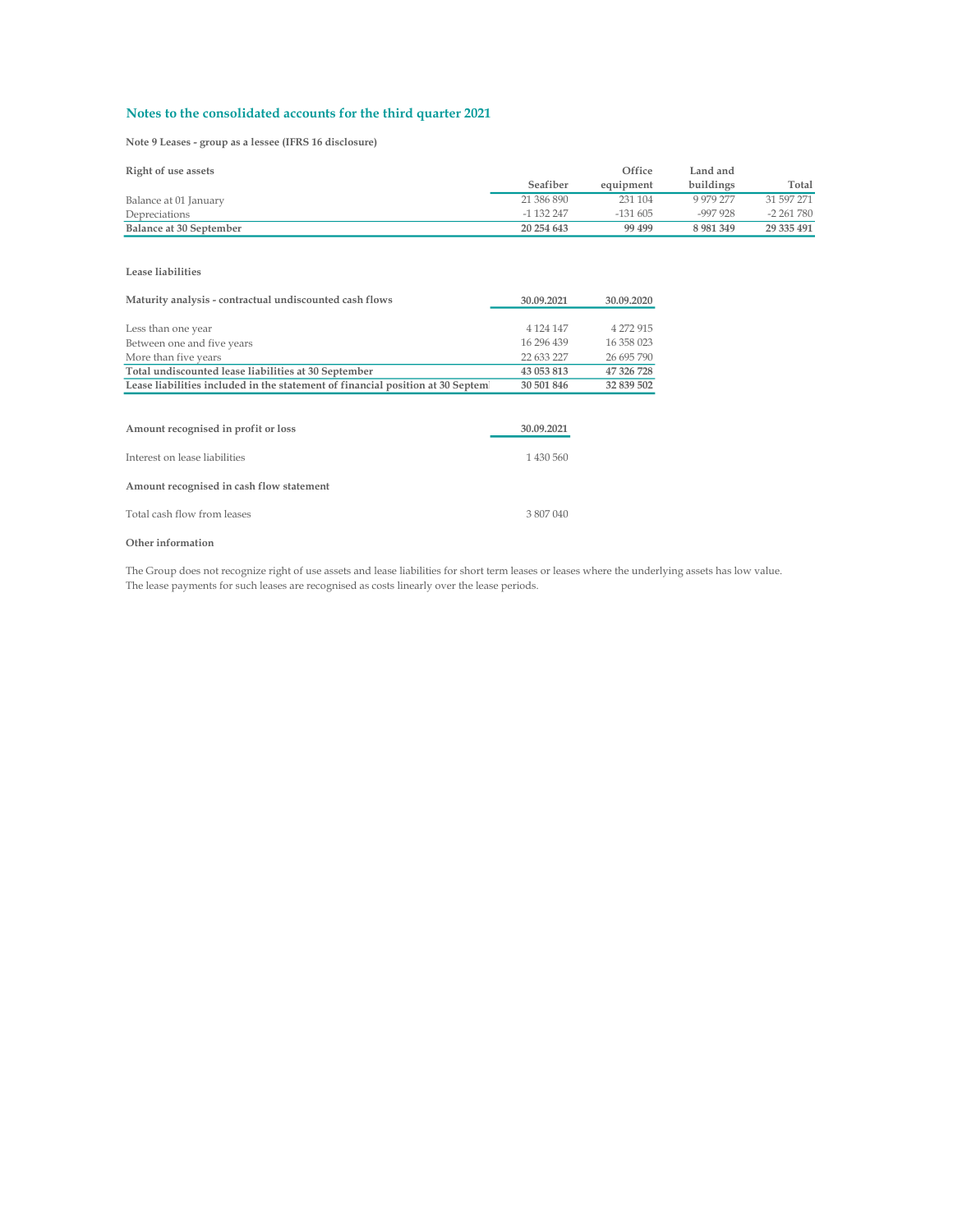### Note 10 Bond loan

Bulk Industrier AS 20/23 FRN - BUIN03 Bulk Industrier AS issued a 3 year NOK 1 100 million senior secured FRN bond 14 July 2020 (20/23).

# Specification

| <b>ISIN</b>                | NO0010886922       |  |
|----------------------------|--------------------|--|
| Ticker Oslo Stock Exchange | <b>BUIN</b>        |  |
| Maturity date              | 14.07.2023         |  |
| Amount                     | NOK 1,100,000,000  |  |
| Coupon                     | Nibor $3m + 6.25%$ |  |
| Coupon type                | <b>FRN</b>         |  |
| Coupon frequency           | Quarterly          |  |
| Trustee                    | Nordic Trustee AS  |  |

### Financial covenants

Operating company (Bulk Infrastructure Group AS) equity ratio > 35 %. Minimum liqudity of no less than NOK 50,000,000.

### Incurrence test

The incurrence test is met if net bond debt to adjusted book equity ratio is maximum 1.75x.

### **Security**

First priority pledge over the issuer's shares in Bulk Infrastructure Holding AS.

### Valuation

The bond was listed at Oslo Stock Exchange 9 December 2020. The fair value of the bond is estimated to be equal to the face value of the bond.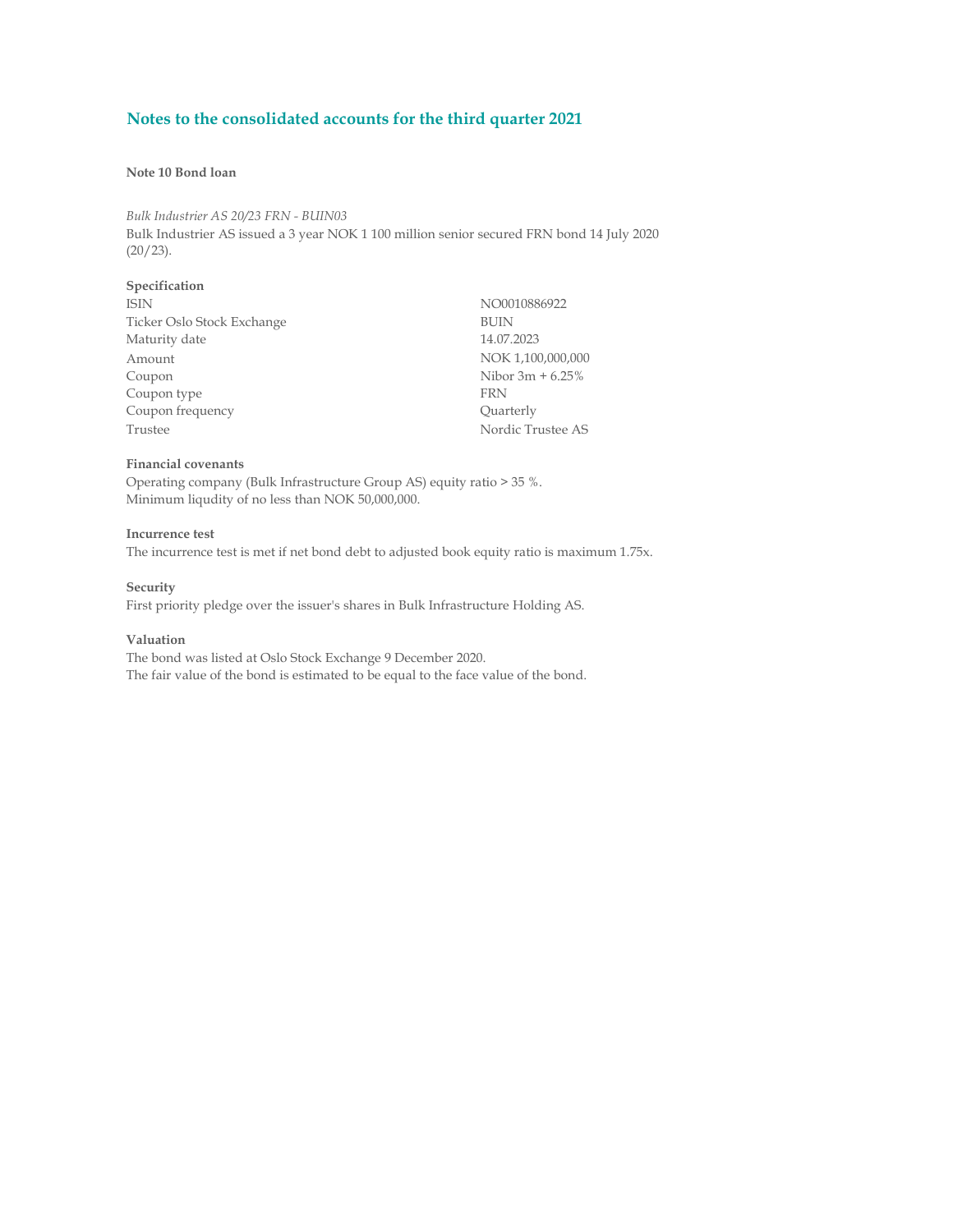### Note 10 Bond loan continues

### Bulk Infrastructure Group AS 19/24 FRN

Bulk Infrastructure Group AS issued a 5 year NOK 500 million senior unsecured FRN bond 15 October 2019. The Group further performed a tap issue of an additional NOK 500 million on the unsecured bond on 9 September 2020.

### Specification

ISIN NO0010865876 Ticker Oslo Stock Exchange BISG Maturity date 15.10.2024 Amount NOK 1,000,000,000 Coupon Nibor 3m + 4,5%<br>Coupon type FRN Coupon type FRN<br>
Coupon frequency Coupon Coupon Coupon Frequency Coupon frequency Trustee AS

## Financial covenants

Equity ratio > 35%.

**Security** Unsecured.

### Listing

The Bond was listed at Oslo Stock Exchange 15 September 2020.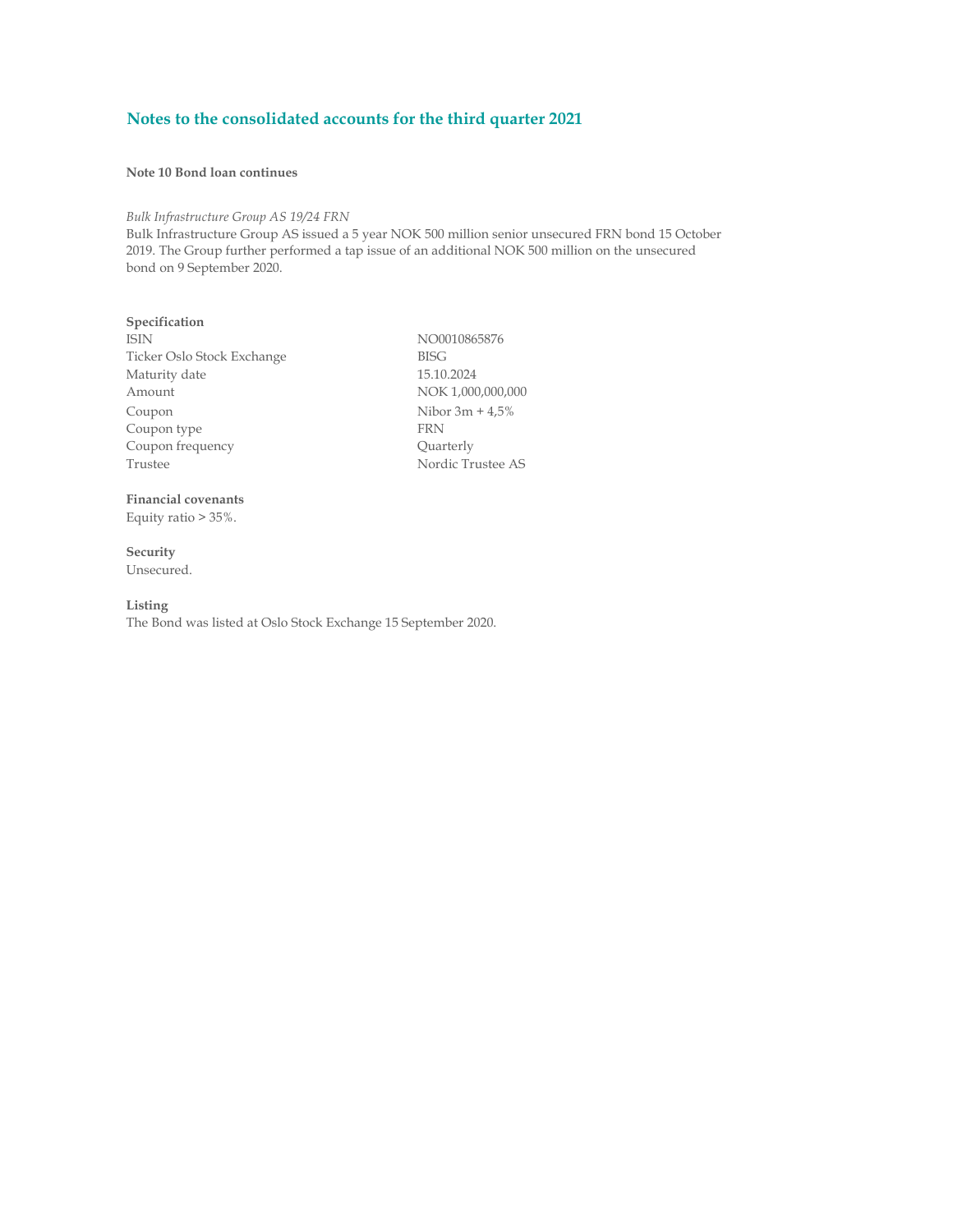### Note 11 Subsequent events after the reporting period

Events after the balance sheet date are events, favourable or unfavourable, that occurs between the balance sheet date and the date that the financial statements are authorised for issue. Such events can be events that provide information regarding conditions that existed at the balance sheet date resulting in adjustments of the financial statement, or events that do not require such adjustments.

Industrial Real Estate signed two new contracts for acquisition of plots in Q3 for approximately 590,000 gross sqm. Both plots need to be zoned and the acquisitions are expected to be closed partly in 2021 and partly in 2022.

The subsidiary of Bulk Industrier AS, Bulk Infrastructure Holding AS, is in the process of performing an equity issue of approximately NOK 300 million. The equity issue is targeted towards existing shareholders and related to the equity issue towards one of the shareholders in July 2021.

There are no other material subsequent events after the reporting period.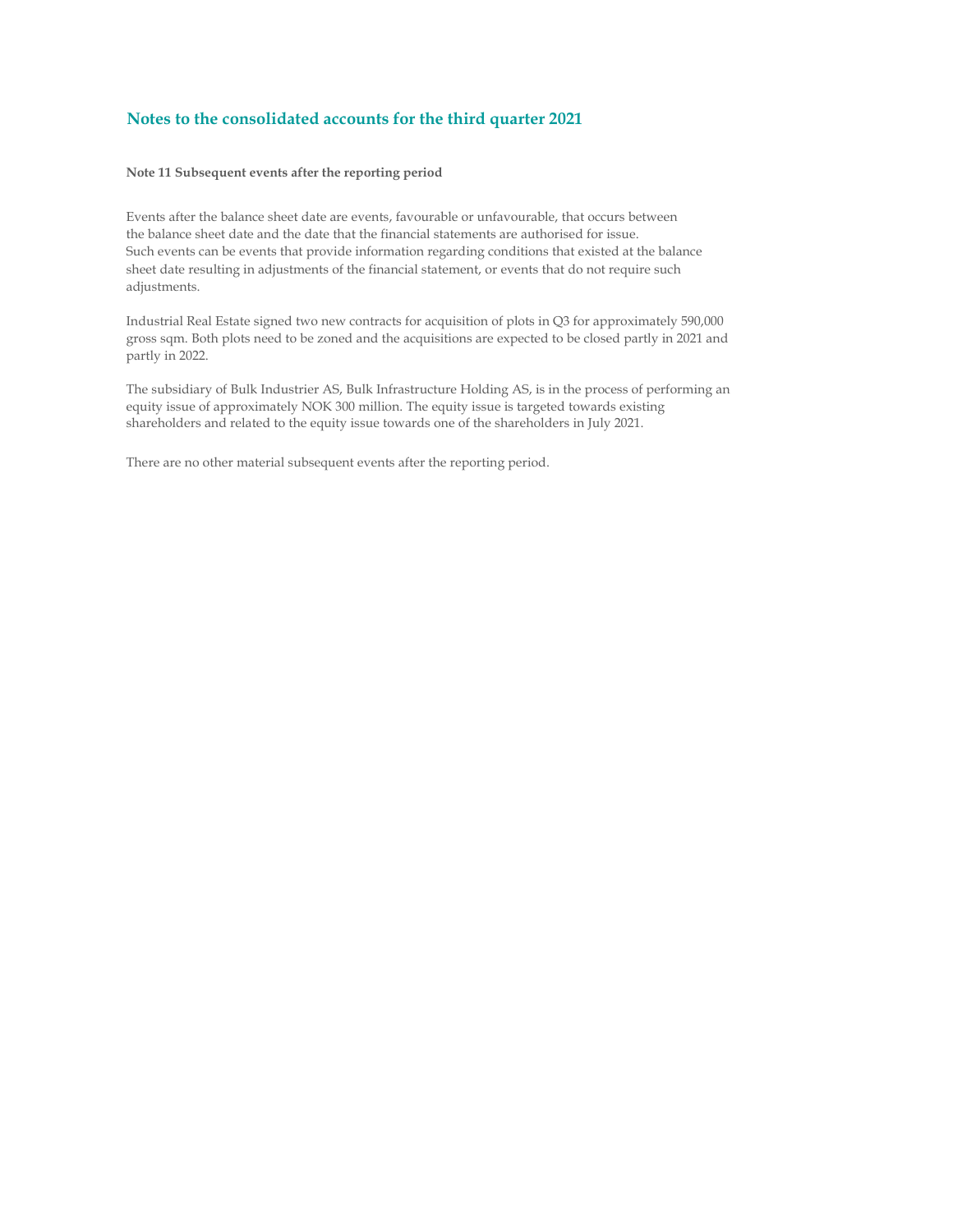## Disclaimer

The information included in this Report may contain certain forward-looking statements that address activities, events or development thar Bulk expects, projects, believes or anticipates will or may occur in the future. These statements are based on various assumptions made by the Company, which are beyond its control and are subject to certain additional risks and uncertainties. The Company is subject to a large number of risk factors, including but not limited to, economic and market conditions in the geographic areas and markets in which Bulk is or will be operating, counterparty risk, interest rates, access to financing, fluctuations in currency exchange rates, and changes in governmental regulations. For a further description of other relevant risk factors, we refer to the annual report for 2020. As a result of these and other risk factors, actual events and actual results may differ materially from those indicated in or implied by such forward -looking statements. Inaccuracies or mistakes may occur in the information given above about current status of the Company or its business. Any reliance on the information above is at the risk of the reader, and Bulk disclaims any liablity in this respect.